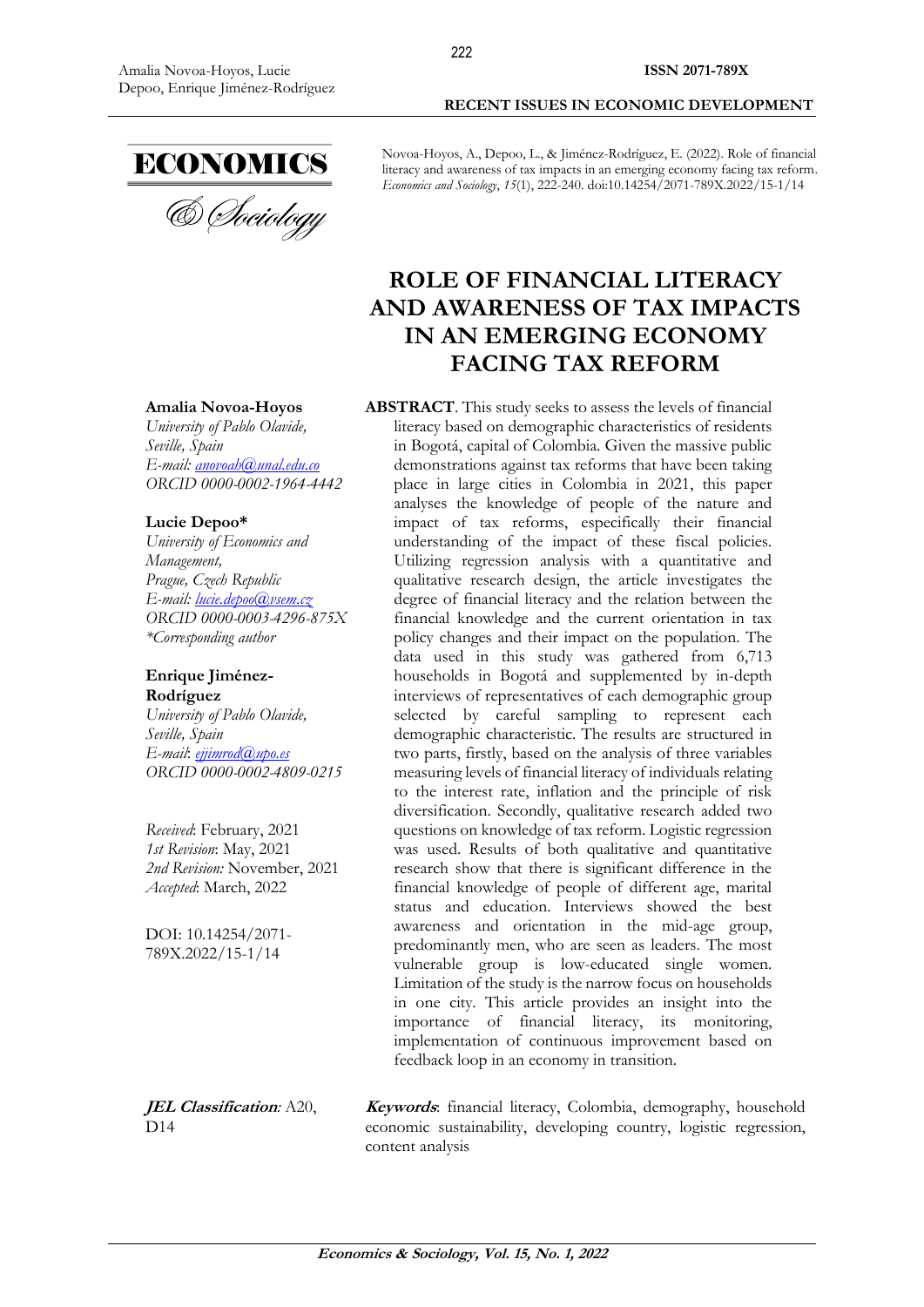# **Introduction**

Increasing financial literacy is considered one of the world's priorities at a social level in all economies as measured by individuals' understanding of fiscal policy as well as management of their financial resources. Financial literacy is an essential element for people to manage their financial affairs and can make a prudent contribution to the soundness and efficiency of the financial system and performance of the economy (Kefela, 2011). This study examines empirical data gathered from participants residing in Colombia, an emerging economy. In recent times, financial literacy has been widely promoted as a crucial skill especially after the financial crisis in 2008 (Ayhan, 2019). In today's economy, it is going to be one of the determinants of post-Covid restoration of households' economy. Van Ooijem and Van Rooij (2016) state that a limited understanding of mortgage contracts and their risks may have contributed to the outbreak of the 2008 financial crisis. As a result, more and more governments are concerned with implementing financial education policies and strategies into compulsory education to promote the impact of financial decisions on long term household stability as well as nations.

The importance of financial literacy is rooted in the three pillars of sustainable development which are social justice, preservation of the environment and economic progress with the purpose of improving the quality of life of the population. Moreover, within the framework of the seventeen objectives of sustainable development of the United Nations (UN), specially the objectives aimed at eradicating poverty, improving quality education and implementing sustainable production and consumption. The results presented in this paper provides a framework to bring valuable input for economic authorities and educational institutions to formulate targeted and effective policies and strategies for financial education.

The findings of this study can contribute to UN objectives number one (End poverty) and four (Quality education), as those will bring input to the implementation of programs and policies aimed at enabling the population to acquire necessary knowledge to promote development and sustainable lifestyles. Increasing financial knowledge and awareness of more sustainable consumption and production in families will contribute to households having greater stability in their personal finances and possibly access to financial services such as microfinancing. A low level of public financial awareness can lead to inappropriate decision making, because households are not necessarily aware nor understand the impact of the risks they face in their day-to-day financial decisions (Kefela, 2011). This paper contains a review of the existing literature, present methods and statistical description of the data, in the next section results are presented, which are further discussed along with conclusions and recommendations.

# **1. Literature review**

Financial literacy is highly relevant and current issue as it is on agenda of the government of all countries, developed and developing, and has been the object of study worldwide. This paper provides evidence, as stated by Razen *et al*. (2020) that financial literacy is important driver of health, income, and general well-being. Oliver-Márquez *et al*. (2021) explored the importance of measuring financial knowledge from a macroeconomic perspective, to explore its effects on economic variables such as development and inequality.

Bannier and Shwarz (2018) and Razen *et al*., (2020) stated that greater financial education leads to greater wealth and higher education reinforces this effect considerably. The same is supported by Dewi *et al*. (2020) in their investigation and concluded that the level of financial literacy defines also level of rationality in financial decision-making. Moreover, Belás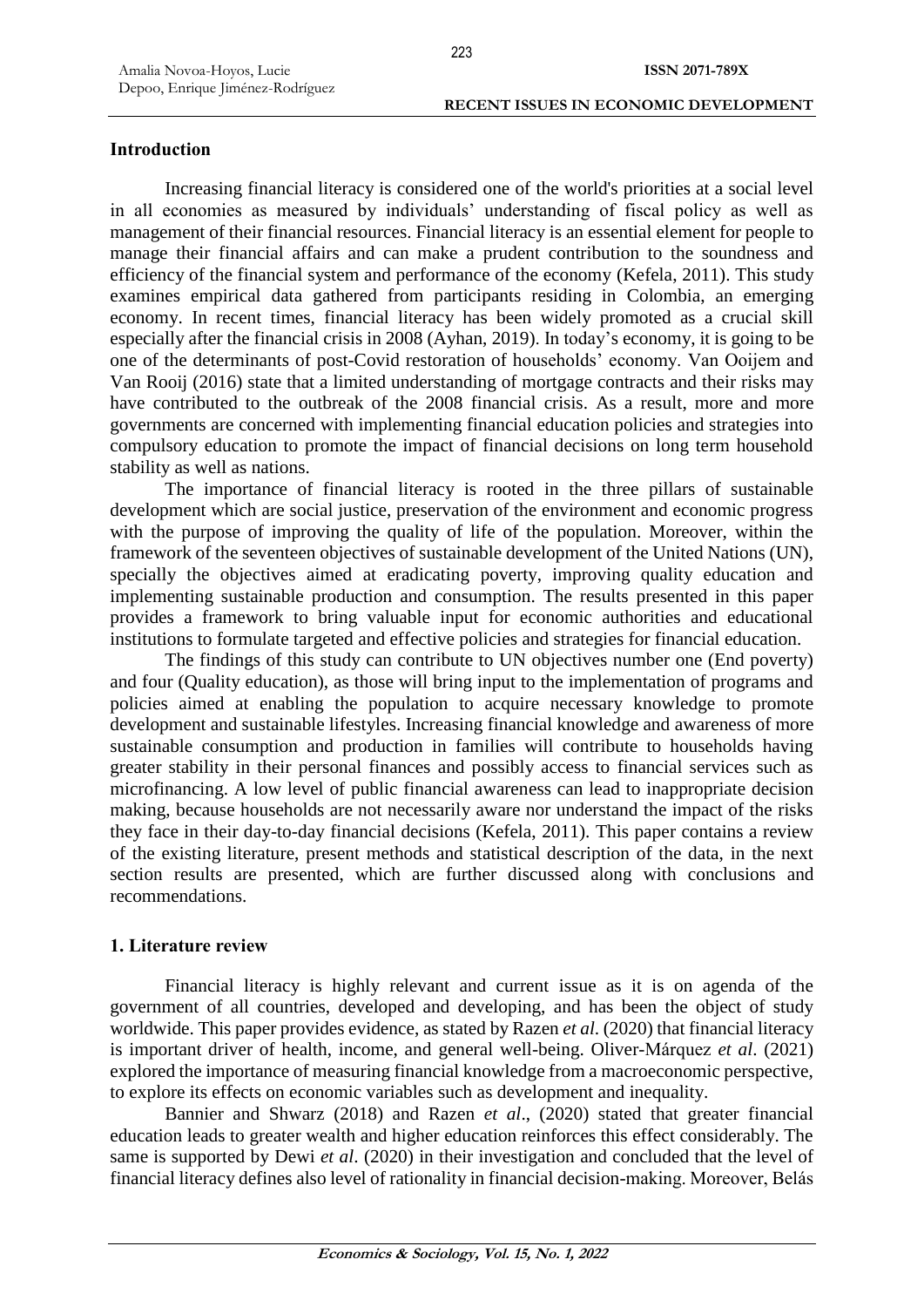*et al*. (2016) stated that knowledge of correct personal financial management leads to successful and improved quality of life.

It is important, not only to measure the degree of financial knowledge of the population, but also to identify demographic patterns, which allow to formulate adequate strategies (Klapper *et al.* 2013). O'Connor (2019) explored the interaction of demographics with consumer financial literacy. His results revealed that understanding of the nuances of financial literacy remains of great importance in ensuring consumer well-being. Lusardi and Tufano (2009) stated that financial illiteracy is more frequent in the case of elderly, young people and women. Bahovec *et al.* (2015) found that gender is statistically significant when analyzing levels of financial literacy. Also, Brown and Graf (2013) used multivariate analysis with a probit model to assess financial knowledge, inflation, interest rate and risk diversification. Their study concluded that women are 19% less likely to know all three questions compared to men. Sevim *et al.* (2012) concluded that financial literacy levels are statistically significant with respect to some demographic characteristics, such as gender, education, and marital status. For Cull and Whitton (2011), age and education are also significant variables that correlates to the degree of financial knowledge. Regarding marital status, Totenhagen *et al.* (2019) confirmed that sharing financial values with the partner, mediates the relationship between financial knowledge and relationship satisfaction, they concluded that financial knowledge is important for improving relationship satisfaction concurrently. Ivy *et al.* (2020) studied the common financial decisions that people face considering the most common mistakes and financial planning practices. All these variables play a fundamental role in household finances and are interrelated.

Another study conducted in several developing countries concludes that women have lower financial knowledge scores than men and part of the gender gap appears to be due to lower income levels of women, but the gender gap persists even when equal income groups were compared (Karakurum *et al.,* 2018). This trend is also confirmed in developed countries such as Spain, where the percentage of correct responses to a basic financial literacy test among women has a trend around 10 percentage points lower than the men's (Bank of Spain, 2016). In complementary studies, Chen *et al.* (2018) analyzed the gender gap in terms of financial knowledge and its relationship with loan performance.

Regarding income, Brown and Graf (2013) confirmed less financial knowledge in lowincome population and immigrant families. On the other hand, Bahovec *et al.* (2015) confirmed that the difference in financial knowledge with respect to the level of household income is not statistically significant. Lusardi and Tufano (2009) analyzed a similar variable called debt literacy. They performed a logistic regression analysis to identify the level of debt literacy. As a finding, they identified age as a statistically significant variable, showing greater ignorance in the elderly age groups. They also found differences in gender, where women showed the lowest level of knowledge. This finding is consistent with Hung *et al.* (2012), who confirmed the gender gap in financial knowledge. Focusing on Latin America, a recent study of financial decisions and capacities in the Andean region concluded that financial literacy has a significant effect on informal savings and formal indebtedness of people (Roa *et al.,* 2019). With regard to gender in Latin America, in all countries analyzed in the survey to measure financial capacity in the Andean countries, the proportion of men who achieved a high score in financial knowledge is higher compared to women. In the case of Colombia, the high level of financial literacy was achieved by 48% of men and 38% of women (CAF, 2014). The population between 25 and 39 years old has a higher proportion of respondents who achieve a high score in the financial knowledge test, compared to all other age groups (CAF, 2014). Young households have less knowledge of the concept of power and inflation (Brown and Graf, 2013). The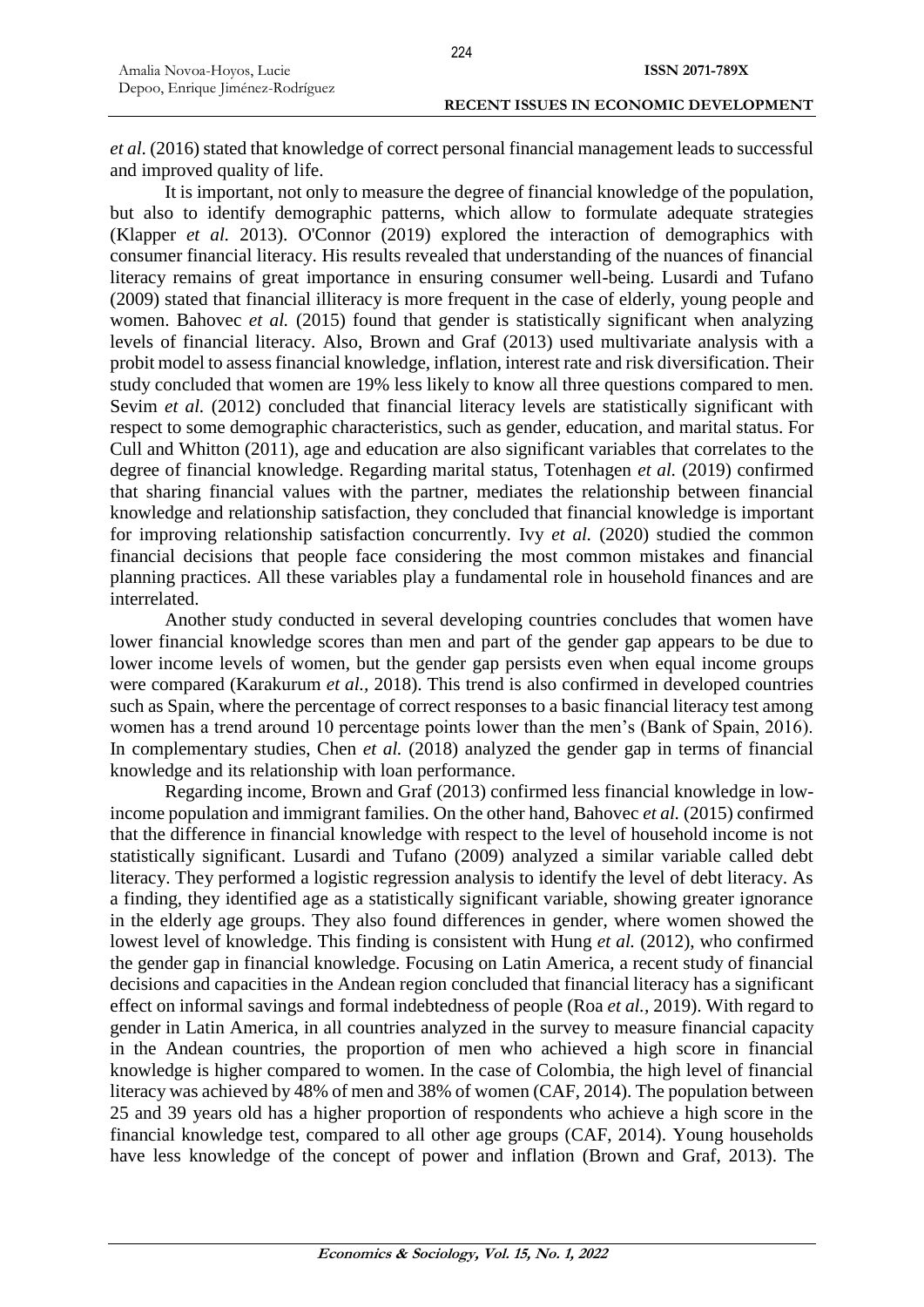financial knowledge test, which has been used in different countries, analyzes the population's basic knowledge on three variables: inflation, interest rate and risk diversification.

In the research by Brown and Graf (2013) the authors highlighted that their study is internationally comparable since the level of financial knowledge is measured with comparable and consistent indicators. The same three variables were developed by Lusardi and Mitchell (2014) for United States, Alessie *et al.* (2011) for the Netherlands, Bucher-Koenen and Lusardi (2011) for Germany, Sekita (2011) for Japan, Agnew *et al.* (2013) for Australia, Crossan *et al.* (2011) for New Zealand, Brown and Graf (2013) for Switzerland, Fornero and Monticone (2011) for Italy, Almenberg and Säve-Söderbergh (2011) for Sweden, Arrondel *et al.* (2013) for France, Klapper and Panos (2011) for Russia and Beckman (2013) for Romania.

In the United States, only 30% of the American population answered the three questions correctly. Low levels of financial knowledge are frequent in other countries as well. The German and the Dutch population are more likely to answer the inflation question correctly compared to the Japanese (Lusardi and Mitchell, 2014).

Financial education will also help citizens to better understand public fiscal policies and to participate in their development to avoid fiscal crisis like the one Colombia faced in 2021. Although, this crisis was triggered by a string of reforms proposed by the government, it has created an opportunity to make citizens aware of the importance of political and financial knowledge. Higher levels of financial education will contribute to improve the financial performance of Colombian households and the economy of the country.

The series of reforms proposed by the Colombian government started in 2020 with Decree 1174, which constitutes a labor reform as it establishes the conditions for employers and workers who receive less than one monthly minimum wage. This decree made the hiring possibilities for employers more flexible but undermined benefits for employees. The government initiatives continued in 2021 with proposals to reform taxation, health and retirement. The initial tax reform proposed in 2021 sought to tax basic public services, to include people who earn more than 600 dollars per month (TRM May 2021: 3,715 COP) in the income statement, tax funeral services with VAT at a time when the country was facing more than 500 deaths a day due to the Covid-19 pandemic among the most outstanding measures. The health reform project promotes the regionalization of the Health System, transforming the current Health Provider Entities (EPS) and institutions such as hospitals to function in comprehensive service networks and manage an economy of scale, decentralizing processes and seeking regional autonomy based on greater resources from more affiliates.

Therefore, the main research question for this study is: What is the degree of financial knowledge of the population in Bogotá, Colombia in the searched period? To evaluate the research question, two hypotheses are proposed:

*H1: There is a significant difference in the financial knowledge of people with different demographic characteristics (H1a=Age, H1b=Gender, H1c=Income, H1d=Marital Status).*

*H2: There is a significant difference in the financial knowledge of people with different educational characteristics?*

The objective of this research is to identify the degree of financial knowledge of the population in Colombia, examining whether there is a significant difference in the financial knowledge of people with different demographic characteristics. (Age, Gender, Income, Marital Status, Education). The study also includes qualitative analysis by means of interviews, which allow us to assess current Colombian situation from the perspective of the financial knowledge. The main source of data is the Financial Burden and Financial Education Survey and the Large Integrated Household Survey (GEIH by its acronym in Spanish), both conducted by DANE - National Administrative Department of Statistics in Colombia, data compiled by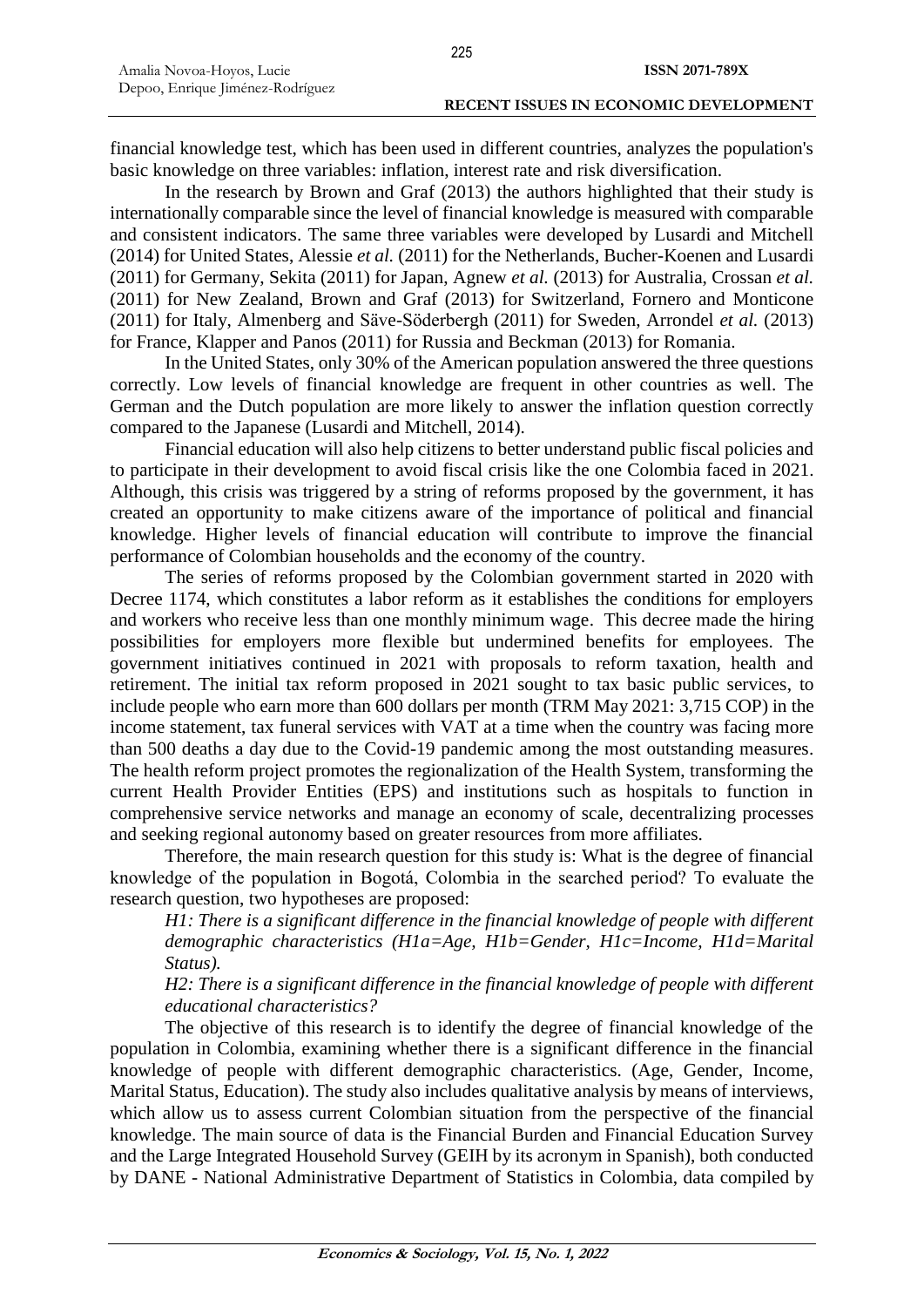the Government of Colombia. In this study, the econometric model based on the logistic regression is build and analyzed.

## **2. Methodological approach**

This research is carried out using qualitative analysis of households' survey and interviews. The combination of quantitative and qualitative evaluation supports the results by the data triangulation.

We analyze data gathered from households in the urban area of Bogotá. This city is the financial capital of Colombia, the economic, political and administrative center of the country. Bogotá's GDP has a 26% share of national GDP and exceeds other countries in the region, such as Panama and Uruguay. More than 50% of the country's financial transactions are carried out in Bogotá.

| Table 1. General information about Bogotá |  |  |
|-------------------------------------------|--|--|
|-------------------------------------------|--|--|

| USD 85,878 million |
|--------------------|
| 7,181,469          |
| 3%                 |
| 15%                |
| 26%                |
| 764.639            |
|                    |

Source: DANE/Bogotá Como Vamos, (2019)

In Colombia there have been 12 tax reforms in the last 23 years; some of the most notable changes began in 1998 when the "2 per 1000" tax on financial transactions was created. This tax charges to users a rate of COP 2 for every COP 1000 in bank withdrawals. Initially, this tax was created temporarily for the economic emergency, however this tax is still in force today. In 2000, the tax increased to COP 3 per COP1000 and in 2003 the tax increased to COP 4 per COP 1000 on each transaction. Other significant change is the increase in Value Added Tax (VAT) and increases in income tax. See *Table 2* for details.

| Year | Law  | Description                                                                            |
|------|------|----------------------------------------------------------------------------------------|
| 1998 | 2330 | This law created the temporary tax on financial transactions (COP 2 x COP 1000) during |
|      |      | the economic emergency, and a tax on gasoline                                          |
| 2000 | 633  | Tax on financial transactions (COP 3 x COP 1000)                                       |
| 2002 | 788  | 20% Cell phone services - temporary surcharge of 10% on rent                           |
| 2003 | 863  | Wealth tax and increase from (COP $3 \times$ COP 1000) to (COP $4 \times$ COP 1000)    |
| 2006 | 1111 | 16% VAT, 40% tax deduction for investments.                                            |
| 2009 | 1370 | Increase in wealth tax. Income reduction for investments                               |
| 2010 | 1430 | This law eliminated the reduction in investment income and created the electricity     |
|      |      | surcharge in the industrial sector                                                     |
| 2012 | 1607 | This law created Income Tax                                                            |
| 2014 | 1739 | Wealth tax                                                                             |
| 2016 | 1819 | VAT increased from 16% to 19%; prison for evasion                                      |
| 2018 | 1943 | Financing Law: Gradual reduction of income tax, VAT discount                           |
| 2019 | 2010 | Growth Law: VAT refund to vulnerable households, three days without VAT per year       |
|      |      |                                                                                        |

Table 2. Tax Reforms in Colombia

*Source*: Own elaboration with data from the Ministry of Finance and Public Credit Ministerio de Hacienda y Crédito Público, (2021) and Lozano, (2008)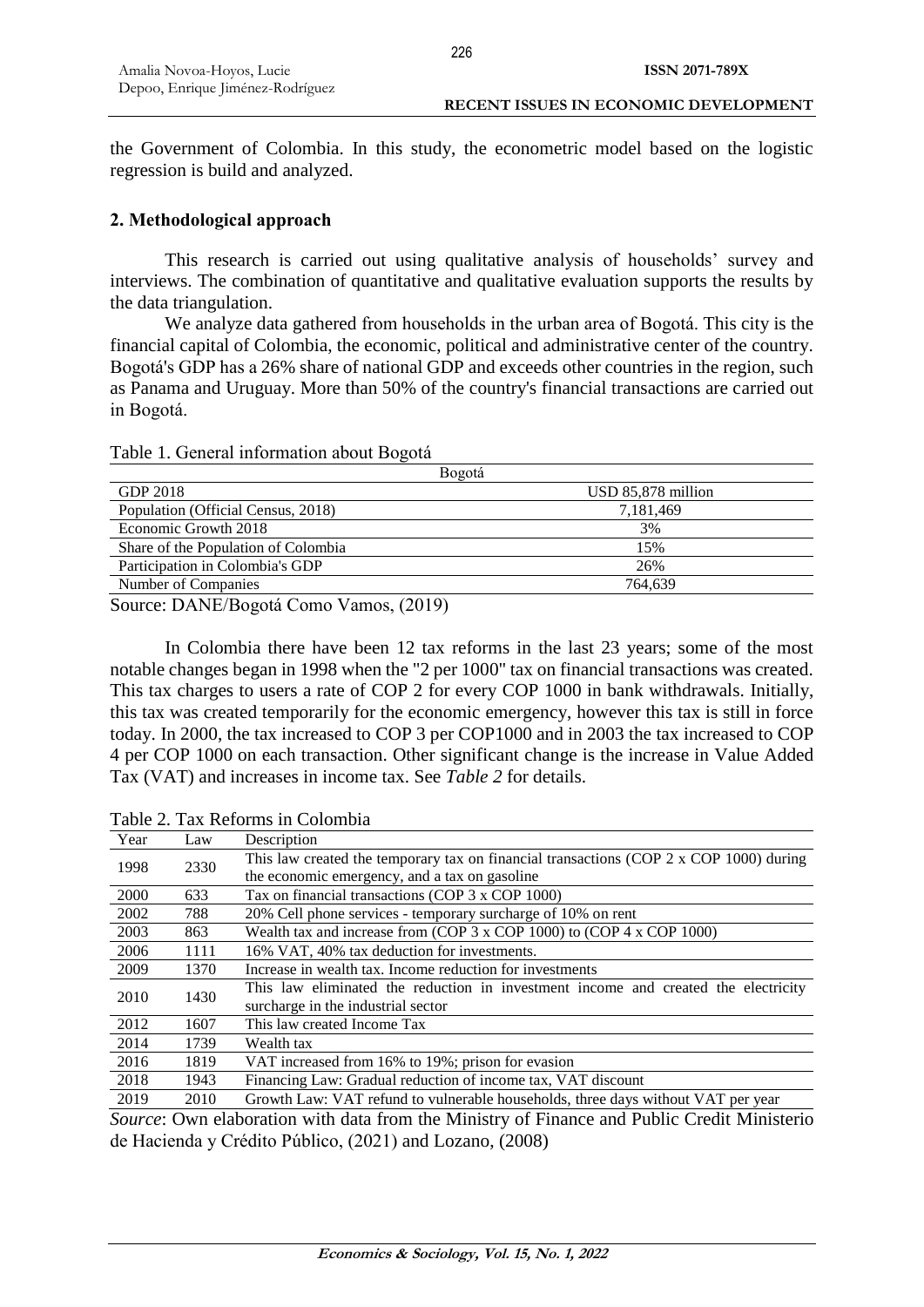This tax reform proposal directly affected the middle class. Specifically, it is a reduction in the wage limit from which employees would have to pay income tax, the introduction of VAT on public services or the introduction of VAT on basic food items in the consumer basket. Although the State has defined some key food items that will not be affected by the reform, there is still increase or introduced VAT on some raw materials, which will make production more expensive and the tax will ultimately be paid by the final customer. On the contrary, large companies will retain tax benefits for instance free zones.

Regarding the demographic profile, Bogotá still has a lower population than New York and Tokyo censuses, but its growth rates have been higher since the 1950s. Both New York and Tokyo have been experiencing growth equal to or less than one percentage point since the 1990s, while the growth rate in Bogotá is still above that quota. Bogotá is in advanced stage of demographic transition, leading the whole nation. It has been developing rapidly, however, it has also presented a decrease in the growth rates of the population, generated by the decrease in mortality and fertility rates (Alcaldía de Bogotá, 2018).

Another major characteristic of Bogotá is its stratification system on a scale from 1 to 6. This system depends on physical characteristics of the house and its urban context, such as materials, access roads, gardens and garages. This classification does not rely on household income. Its main purpose is to collect differentially for home public services, assigning subsidies and collecting contributions (DANE, 2018).

The analyzed sample includes data from the GEIH and the Financial Burden and Financial Education Survey (Survey 2) developed by DANE. The first instrument mentioned is applied at the national level in urban and rural areas. It collects demographic, housing, education and workforce information. The approximate annual sample is 240,000 households. It is a survey whose sampling unit is made up of an average of 10 dwellings, including all households in each dwelling and each person in each household (DANE, 2015). Demographic and socioeconomic data are extracted from the General Characteristics module for the city of Bogotá considered as city #11 within the documents called "Area" in the GEIH. General characteristics, gender, age, marital status, educational level and income were considered and analyzed.

The second survey used arises from the question 15 of the GEIH, which uses as a filter question "Which of the following financial products do you or any household member currently use?" This question in the Survey of Financial Burden and Financial Education (DANE, 2017) is applied in an inter-institutional agreement with the Banco de La República since 2010 for the city of Bogotá and since 2017 also for Medellin and Cali.

The data analyzed in this study were collected in 2015 and describe the results obtained by the Survey of Financial Burden and Financial Education, made up to track the civil population residing in private homes in the urban area of Bogotá.

The unit of analysis is 18-year-olds and older in households that use some financial service. The sample design is probabilistic, stratified with an approximate sample of 9000 households (DANE, 2017). One of the chapters of the survey is on mortgage assets and debt, financial education, non-mortgage debt, financial and real assets, perception of the financial burden and credit restrictions.

# *2.1 Quantitative data*

This study is based on exploratory, quantitative, and qualitative study design. The proposed econometric model is a logistic regression.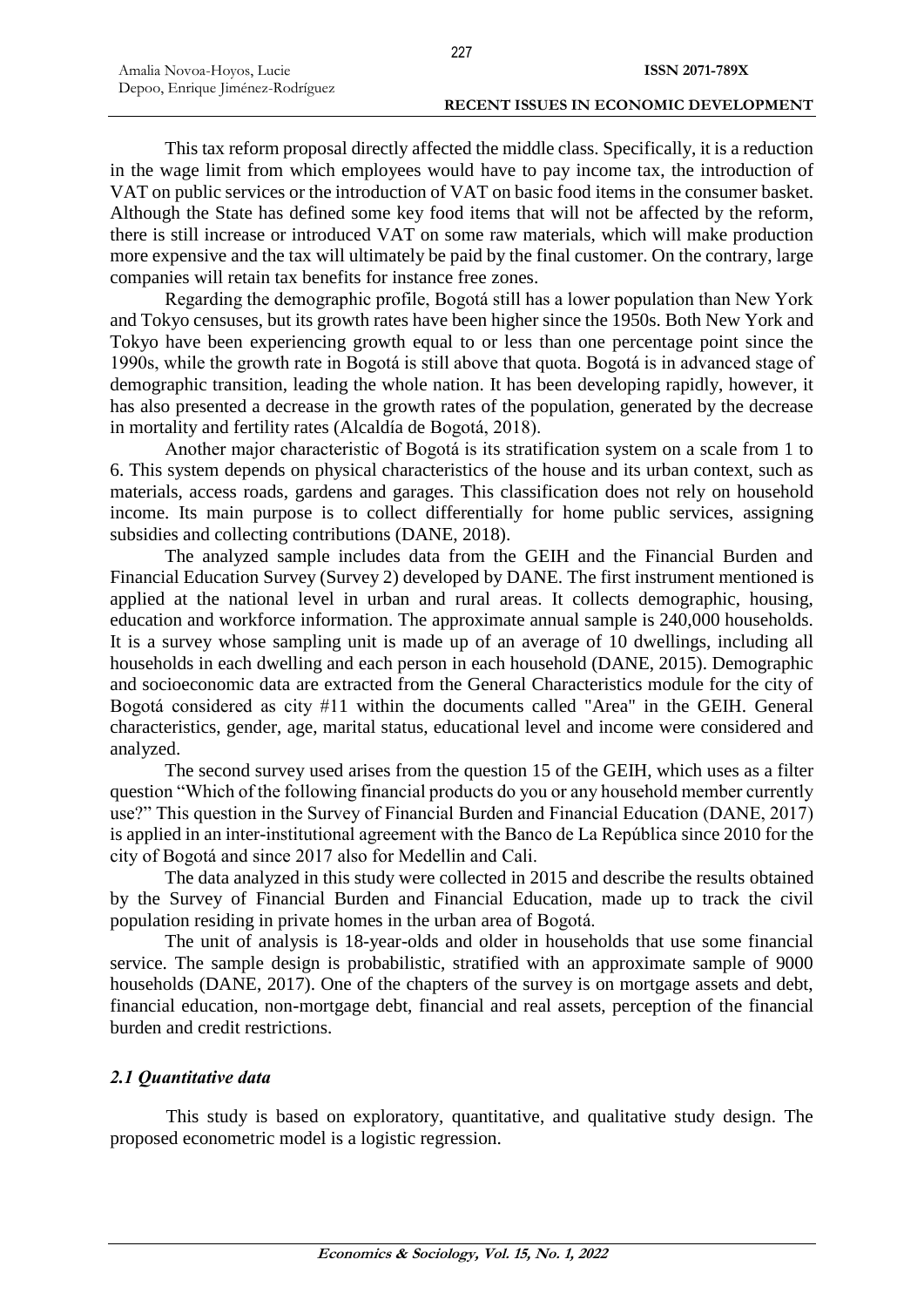$$
\ln\left(\frac{P_i}{1 - P_i}\right) = \beta_0 + \sum_{i=1}^{m} \beta_i X_i
$$
 (1)

This equation correlates financial knowledge with demographic profile of the surveyed households (see in section Logistic regression model). The financial knowledge variable is represented by a test designed by Lusardi & Mitchell (2014) that consists of assessing through three questions related to inflation, interest rate and risk diversification, the level of basic knowledge of households. The consistency of the model was tested and the p-value of the model and each question is less than 0.001 thus the model and its parts are statistically significant and usable for further analyses. The investigated questions are presented below. The questions used by DANE, are presented in *Table 3*.

| Variable      | Question                                                                            |                                                                                        |  |  |  |  |  |
|---------------|-------------------------------------------------------------------------------------|----------------------------------------------------------------------------------------|--|--|--|--|--|
| Interest rate | You have COP 100,000 in a savings account, and the interest rate you earn is        |                                                                                        |  |  |  |  |  |
|               |                                                                                     | 2 percent per year. If you keep the money for 5 years in the account, how much will    |  |  |  |  |  |
|               | you have at the end of these 5 years?                                               |                                                                                        |  |  |  |  |  |
|               | a.                                                                                  | More than COP 102,000.                                                                 |  |  |  |  |  |
|               | b.                                                                                  | Exactly COP 102,000.                                                                   |  |  |  |  |  |
|               | $\mathbf{c}$ .                                                                      | Less than COP 102,000.                                                                 |  |  |  |  |  |
| Inflation     | You have COP 100,000 in a savings account that yields 1 percent interest per year.  |                                                                                        |  |  |  |  |  |
|               |                                                                                     | You also know that the inflation rate is 2 percent per year. After a year, you will be |  |  |  |  |  |
|               | able to buy:                                                                        |                                                                                        |  |  |  |  |  |
|               | a.                                                                                  | More than COP 100,000.                                                                 |  |  |  |  |  |
|               | b.                                                                                  | Exactly COP 100,000.                                                                   |  |  |  |  |  |
|               | Less than COP 100,000.<br>$C_{\bullet}$                                             |                                                                                        |  |  |  |  |  |
| Risk          | Is the following sentence true or false? "Buying a share in a company is less risky |                                                                                        |  |  |  |  |  |
|               | than buying several shares in different companies with the same amount of money."   |                                                                                        |  |  |  |  |  |

Table 3. Questions used to define financial literacy

*Source*: Colombian Administrative Department of Statistics (DANE, by its acronym in Spanish, 2017)

Within the process of consolidating the database, the variables mentioned above from the general characteristics module are unified, extracting the demographic and socioeconomic information of the people registered in the Survey of Burden and Financial Education.

Due to the methodology employed by DANE, where the head of household answers questions about financial knowledge and those are loaded for all household members, only 6,713 out of the total sample of 18,411 responses are analyzed. This study works with cleared dataset only focusing on heads of the family who are the decision-makers in the financial areas in their household.

The first stage of processing the data focuses on the preparation of data matrix. The data are sorted and cleaned, and the quality checked. During this stage an analysis of missing values is conducted. Secondly, 213 empty records that do not contain answers to the questions are eliminated. Finally, the data matrix is transformed, and variables are coded for entering the statistical software for analyses. Before data processing, we test the data to make sure they fulfilled the conditions of further statistical testing (two-dimensional statistical methods and regression analysis).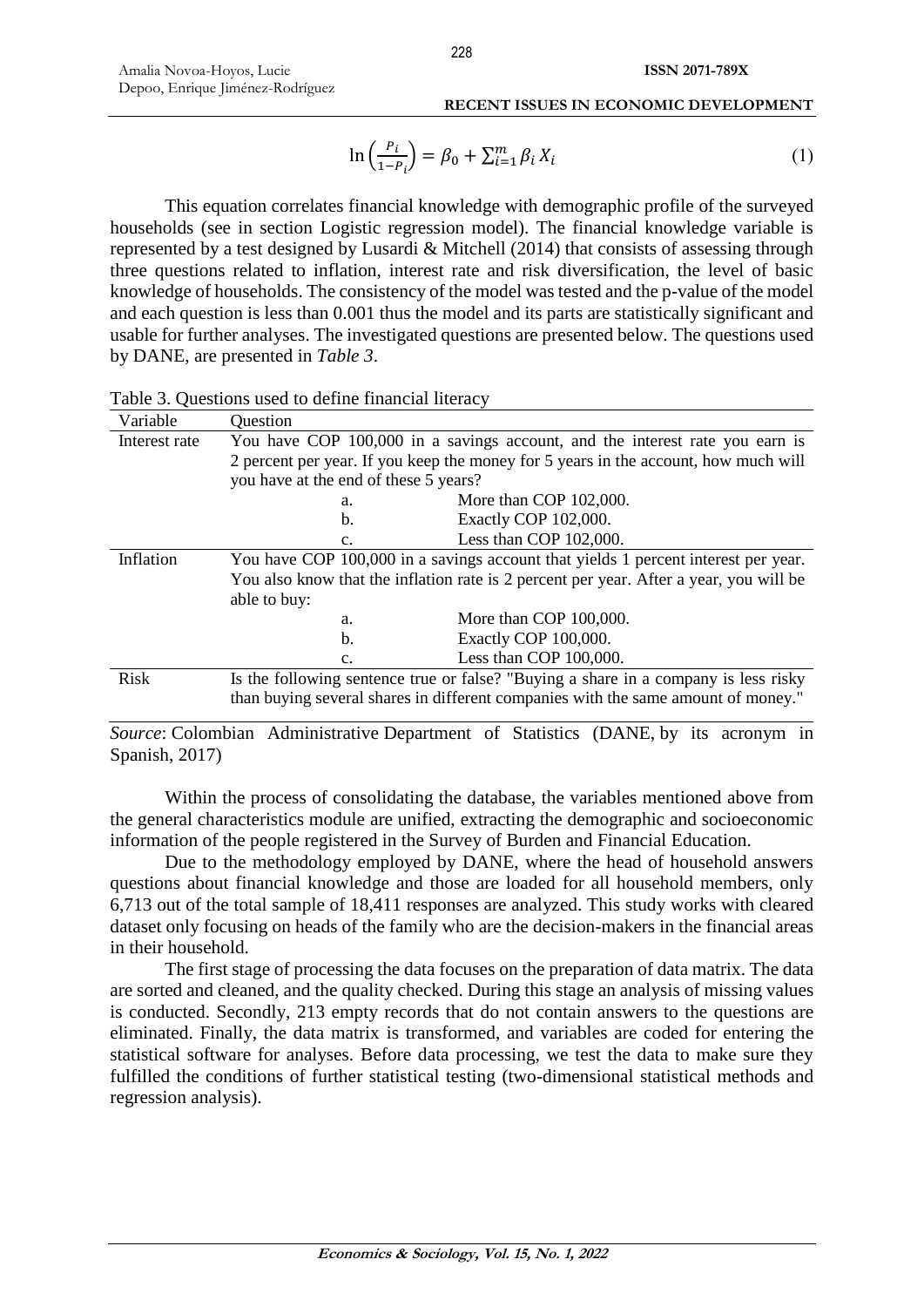# *2.2 Logistics regression model*

The number of correct answers in the test represents the dependent variable. Within the first model, the variable is binary; equal to one if the individual has three correct answers, otherwise, it is zero (e.g., when a respondent answered all three questions correctly, he/she got 100 points). For the second model, the dependent variable represents the probability of obtaining at least two correct answers, or zero otherwise (e.g., when a respondent answered two questions correctly, he/she got 67 points). Gender, age, marital status, educational level, and income were defined as independent variables. *Table 4* presents this information.

| Variable  | Name             | Description        | Type        |
|-----------|------------------|--------------------|-------------|
| $x_{1,i}$ | Gender           | 0 male             | categorical |
|           |                  | 1 female           | variable    |
| $x_{2,i}$ | Age              | 18 to 25 years     | categorical |
|           |                  | 26 to 45 years     | variable    |
|           |                  | 46 to 65 years     |             |
|           |                  | over 66 years      |             |
| $x_{3,i}$ | <b>Status</b>    | Married            | categorical |
|           | (Marital Status) | Single             | variable    |
|           |                  | Other              |             |
| $x_{4,i}$ | Education        | None               | categorical |
|           |                  | School             | variable    |
|           |                  | University         |             |
|           |                  | Postgraduate       |             |
| $x_{5,i}$ | Income           | COP 0 to 5,000,000 | categorical |
|           |                  | 5 to 8,000,000     | variable    |
|           |                  | Over 8,000,001     |             |

| Table 4. Variables of the model |
|---------------------------------|
|---------------------------------|

# Source: *Authors*

The model is presented below:

$$
Logit(pi) = \ln(\frac{pi}{1 - pi}) = \beta_0 + \beta_1 x_{1,i} + \dots + \beta_k x_{k,i}
$$
\n(2)

$$
\ln(\frac{p}{1-p}) = \beta_0 + \beta_1 \text{Gender} + \beta_2 \text{Age} + \beta_3 \text{Status} + \beta_4 \text{Education} + \beta_5 * \text{ Income}
$$
 (3)

All studies use logistic regression as it is the best fitting method to evaluate demographic factors according to Klapper, Lusardi, & Panos (2013), Lea, Webley, & Walker (1995), Singh Thapa & Raj Nepal (2015), Barbic, Palic, & Bahovec (2016). On the other hand, Farias (2019) also used logistic regression in order to analyze the relationship between financial literacy and knowledge of personal loans considering similar demographic variables, such as gender, income, educational level and age.

# *2.3 Qualitative data and analysis*

The qualitative data were gathered by telephone using semi-structured interviews. Each participant was contacted individually and his/her answers were recorded together with his/her subjective evaluation of current tax reforms. These questions are explained in *Table 5*.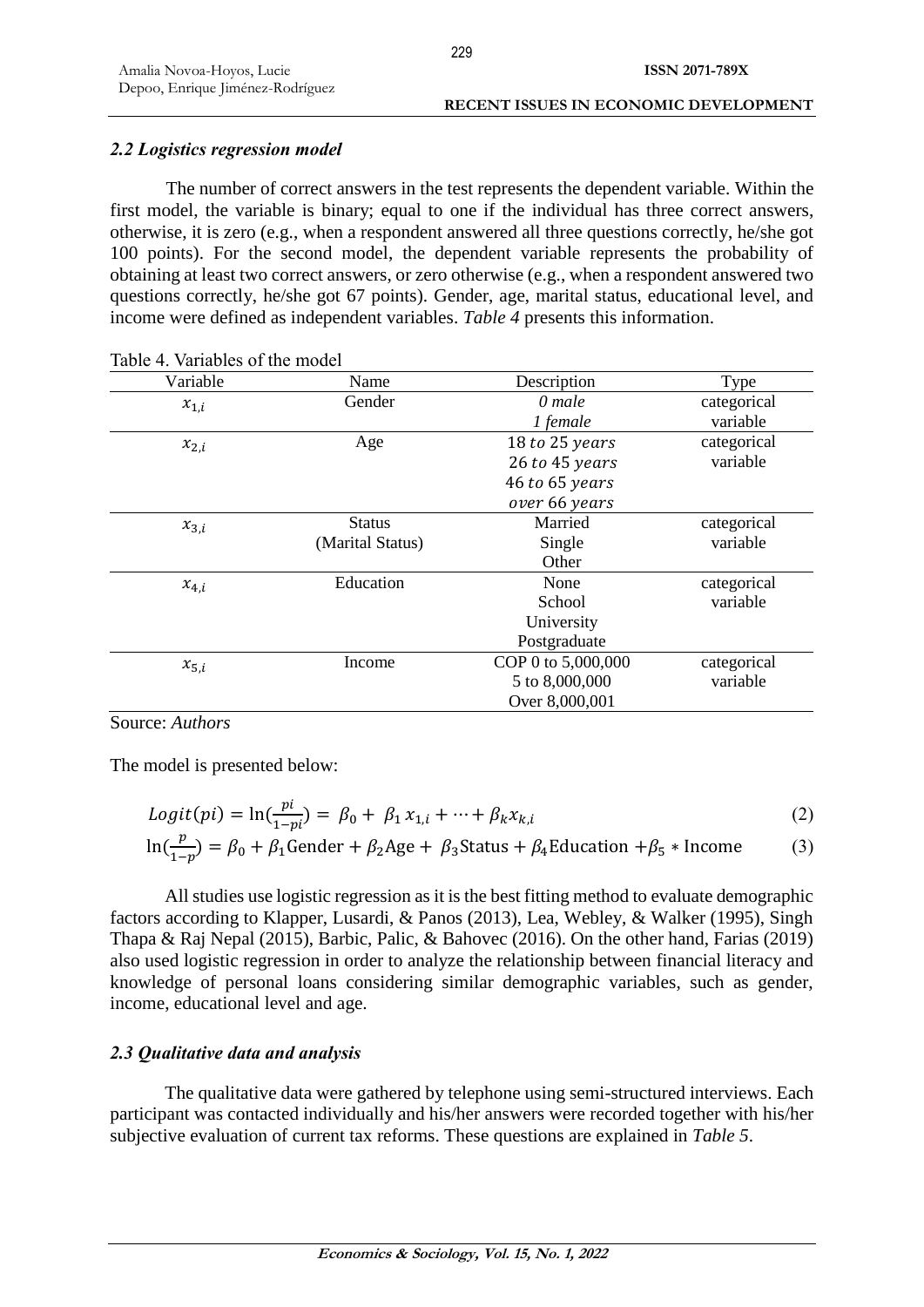| Variable        | Question                                                                                    |
|-----------------|---------------------------------------------------------------------------------------------|
| Current         | Colombia is currently facing a difficult situation since its population does not agree      |
| situation       | with the proposed reforms. These include a change in tax, labor (Decree 1174 of             |
|                 | 2020), health and retirement. With regard to the Tax Reform, do you know what are           |
|                 | the main proposed changes and who will be impacted the most?                                |
| Interest rate   | The country's indebtedness continues to grow and interest rates are decreasing. In          |
|                 | August 2020, the Central Bank of Colombia lowered the monetary policy interest              |
|                 | rate to a historic low of 2%, this is the sixth time it has lowered the rate consecutively. |
|                 | Do you know what effects or consequences this reduction can have?                           |
| Inflation       | Is it possible that changes in taxes affect inflation?                                      |
| <b>Risk</b>     | Regarding to the current situation of uncertainty, insecurity, violence, shortages, do      |
| diversification | you think that the possibility of selling your assets and / or withdrawing your current     |
|                 | savings and investments in Colombia would be an action to diversify risk?                   |
| Impact of the   | What role plays income inequality related to current discussion on tax reform, labor        |
| reform          | reform, health reform and retirement pension reform?                                        |
|                 |                                                                                             |

Table 5. Interview questions used to define knowledge of reforms

### *Source*: Authors

A total of 45 interviews were conducted in May 2021 for individuals selected within each segment. The number of interviews is sufficient for systematic, structural sampling, according to Poynter (2012), Hodges (2011), Young (2014) and Disman (2018). The structure of the respondents was designed to match the data from DANE quantitative survey from 2015. The statistical description of the demographic characteristics is: gender: 53% male, 47% female; age: 18 to 25 years (15.6%), 26 to 45 years (44.4%), 46 to 65 years (22.2%) and over 66 years (17.8%). Education levels: no education (4.5%), school (13.3%), university (37,8%) and postgraduate (44.4%). Household´s income (in \$ COP): \$0 to \$5,000,000 (68.8%), \$5,000,001 to \$8,000,000 (15.6%) and over \$8,000,001 (15.6%) Marital status: married (26.7%), single (68.8%) and other (4.5%).

All qualitative data are analysed based on the transcript of answers. Responses are gathered by an in-depth, detailed study of individual responses resulting in a narrative description of financial literacy or experience with the nature of the proposed reforms.

The content analysis of the answers is conducted to assess knowledge of the proposed reforms and their impacts. To make replicable and valid outcomes from texts, we use categories based on the matter of the contexts and their use. The method clearly identified areas of text that are not clear in the responses at first. The steps of our quantitative content analysis reflect main steps according to Disman (2018). Firstly, all responses are read and elements which can be used as statistically usable variables are defined, e.g. words, phrases or parts of text with defined meaning which are repeatedly seen in the text. In the second step, all variables are classified into categories. Mostly nouns and its synonyms are used as categories. Synonyms are merged in one category. The qualitative categories form units for analysis. A unit is a word or phrase which is repeatedly used by respondents. The units and their context are analysed and attention is also paid to individual words. Logical clusters of units are recorded. Finally, 20 categories of qualitative variables are found and further use for analysis. Defined qualitative categories are listed in the *Table 6* below.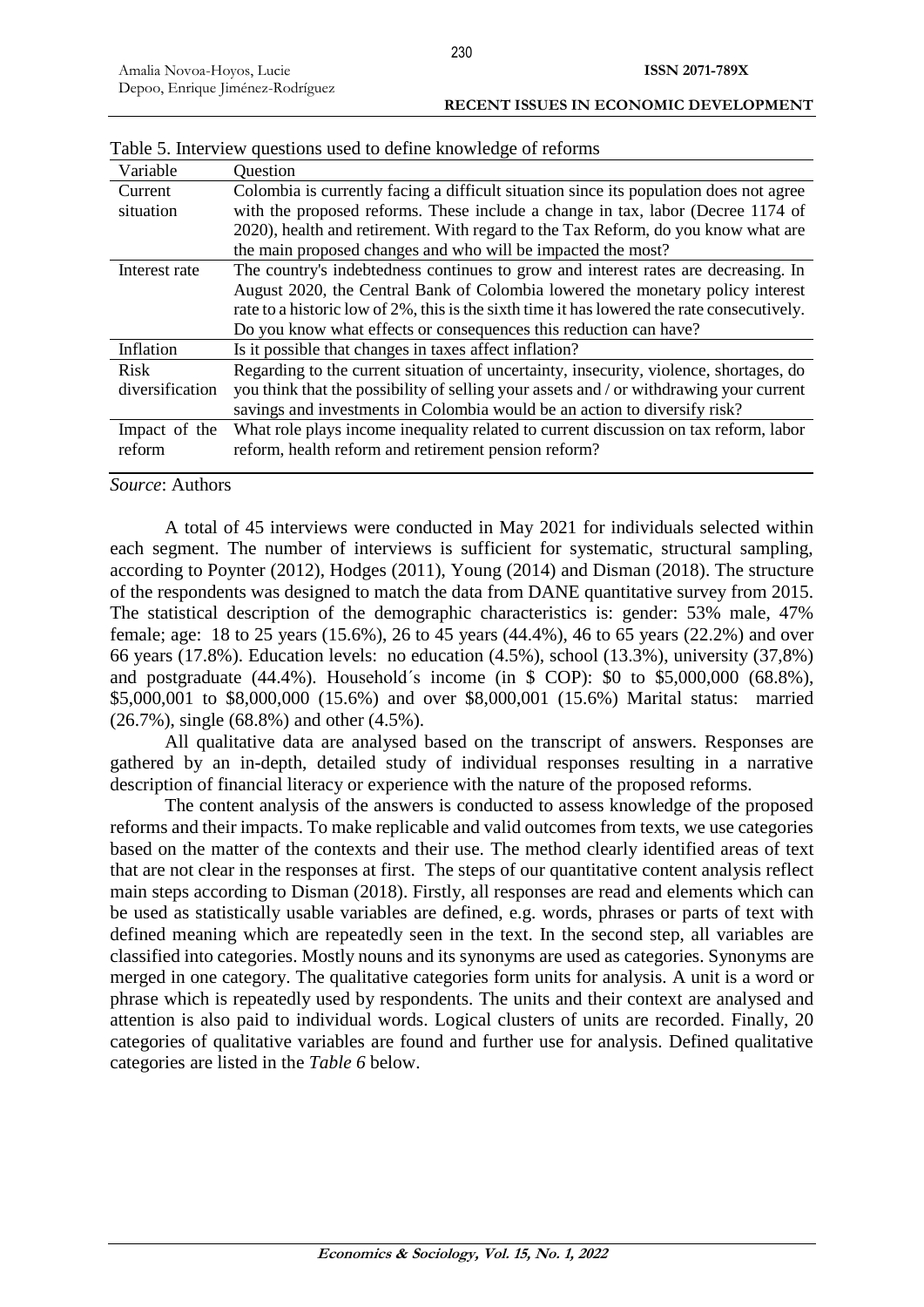| Table 6. Qualitative categories         |                                                            |                   |
|-----------------------------------------|------------------------------------------------------------|-------------------|
| Category of<br>qualitative<br>variables | Characteristics of category                                | No of occurrences |
| Inequality                              | inequality, (lack of or no) equity                         | 36                |
| Tax reform                              | tax, tax reform, VAT                                       | 78                |
| Income                                  | income, salary, purchasing power, money, expense, pesos, % | 90                |
| Middle class                            | middle class, average people                               | 14                |
| Lower class                             | poor, lower class, less favoured, poverty                  | 37                |
| <b>Upper class</b>                      | rich, wealthy minority, top class                          | 13                |
| Increase                                | increase, affect, distribution                             | 86                |
| Reform                                  | change, reform, differ, difference                         | 62                |
| Beneficent                              | benefit, stability, balance                                | 19                |
| Government                              | government, state, politics, policy                        | 26                |
| Labour market                           | work, employee, employer, employment, job                  | 18                |
| Economics                               | economics, company, market, entrepreneur, sector           | 49                |
| Problem                                 | problem, risk, negative                                    | 22                |
| Family                                  | family, social                                             | 19                |
| Payment                                 | pay, payment                                               | 18                |
|                                         |                                                            |                   |

*Source*: Authors

This reduction of data and elimination of the less important variables highlight the most important information in responses. To create system for statistical analyses, the nominal quantification is used to monitor frequencies of occurrence of each unit or category. The final number of occurrences of each unit and category is loaded. The outputs from this analysis are further studied and statistically processed. The data are inserted in tables and descriptive and two-dimensional statistical tests run to evaluate the results. The occurrence of characteristics in case of high-level financial literacy compare to low levels is tested. High awareness and financial literacy is coded as 1, low or no level of knowledge or not relevant answers were coded as 0. The coded answers are used for statistical analyses.

The respondents' answers are categorized according to the identification questions (e.g., gender, age, marital status, income and education) which formed independent variables.

Finally, the data are further analyzed by means of a one-dimensional analysis based on the frequency distribution then a two-dimensional analysis of the dependence of selected variables by testing the hypotheses stated based on the theoretical background and starting points. The hypotheses are tested to establish whether there is a difference between defined groups of respondents and their financial literacy e.g. knowledge about nature of the reforms. The goal is to identify which characteristics play an important role in financial literacy. The null hypothesis is rejected in case the p–value calculated by means of the test is lower than the selected level of significance  $\alpha$  = 0.05.

# **3. Conducting research and results**

This chapter analyzes and presents outputs from the analysis of data from questions related to the financial literacy of respondents representing households and using financial services in Bogotá. Descriptive statistics and two-dimensional methods were used to evaluate the primary data gathered from the survey in 2015 (for tested questions see *Table 3*) and interviews in 2021 (for tested questions see *Table 5*). Examination of respondents' characteristics was conducted to identify differences among groups that forms the base of financial literacy within the population and current society. Specific results impacting financial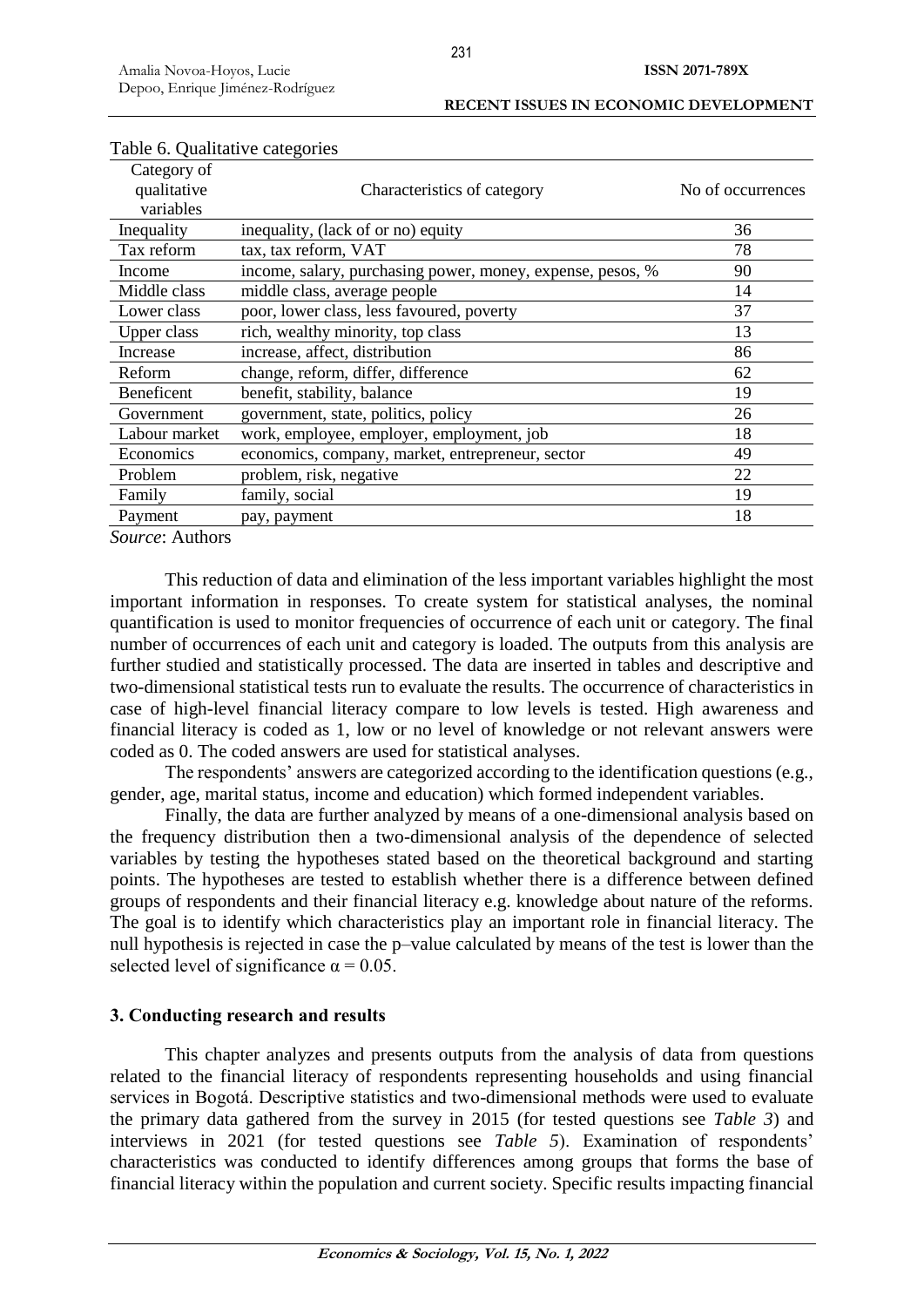education and its development are further discussed. The results show current approaches towards financial competency development in developing economy.

The overall results show that out of three questions on financial literacy 3,423 respondents answered two correctly (51% of the sample) and 1,025 respondents answered all three questions correctly (15% of the sample).

The most important characteristics and results according to the demographic groupings are presented in Table 7. The financial literacy levels are presented according to gender, age, education, income and marital status. The results are statistically processed and results further discussed below. Because the p-value of the model is less than 0.001 thus the model is significant and usable for further analyses. The p-value of each of the tested question is statistically significant (p<0.001) as listed in the *Table 7*.

The overall Omnibus test with a chi-square result shows that the model as a whole is significant ( $p= 0.000$ ). Nagelkerke test R2=0.028 (Step 3), which shows a weak dependence. The Hosmer Lemeshow test p-value is 0.370, which signals the consistency of the model and data.

|               |                |       | Fin. literacy $levels - survey$ |         | p-value                                     | p-value                                          |  |
|---------------|----------------|-------|---------------------------------|---------|---------------------------------------------|--------------------------------------------------|--|
|               |                | High% | Medium%                         | $Low\%$ | survey<br>results<br>(consistency)<br>test) | interview<br>results<br>(hypotheses)<br>testing) |  |
| Gender        | Male           | 15.9% | 65.8%                           | 18.3%   | < 0.001                                     | < 0.001                                          |  |
|               | Female         | 14.1% | 64.5%                           | 21.4%   |                                             |                                                  |  |
| Age           | 18 to 25 years | 15.5% | 66.3%                           | 18.2%   |                                             |                                                  |  |
|               | 26 to 45 years | 17.0% | 64.9%                           | 18.0%   | < 0.001                                     | < 0.01                                           |  |
|               | 46 to 65 years | 14.8% | 67.0%                           | 18.2%   |                                             |                                                  |  |
|               | Over 66 years  | 11.4% | 61.3%                           | 27.3%   |                                             |                                                  |  |
| Education     | None           | 13.0% | 60.0%                           | 27.0%   |                                             |                                                  |  |
|               | School         | 15.7% | 65.8%                           | 18.6%   | < 0.001                                     | < 0.001                                          |  |
|               | University     | 19.5% | 69.0%                           | 11.5%   |                                             |                                                  |  |
|               | Postgraduate   | 26.2% | 67.1%                           | 6.7%    |                                             |                                                  |  |
| Income        | 0 to 5,000,000 | 14.8% | 65.3%                           | 19.9%   |                                             |                                                  |  |
| (COP)         | 5 to 8,000,000 | 27.2% | 64.6%                           | 8.2%    | < 0.001                                     | < 0.001                                          |  |
|               | >8,000,001     | 28.4% | 63.0%                           | 8.6%    |                                             |                                                  |  |
| Marital       | Married        | 17.5% | 66.5%                           | 15.9%   |                                             |                                                  |  |
| <b>Status</b> | Single         | 16.5% | 66.3%                           | 17.1%   | < 0.001                                     | < 0.01                                           |  |
|               | Other          | 13.9% | 64.5%                           | 21.7%   |                                             |                                                  |  |

Table 7. Levels of financial literacy

*Source*: Own elaboration with DANE data

Note: High level of financial literacy = 3 correct answers; Medium level = 2 or 1 correct answer; Low level of financial literacy = no correct answers or refused to answer

As the results show in the *Table 7*, men have slightly higher percentage of high and medium financial literacy, but the values are very similar. This was confirmed by analyses, the gender does show significant results in two-correct answers model only on level 0.05, but no significant difference was found in case of model with all correct answers. This result meets expectations but as based on other studies we expected greater differences among gender. But as our sample contains only respondents who make financial decisions and are head of households, the results are slightly different. Analysis of interviews shown the same results. Men were usually more well-aware of the situation, e.g.: *"Increasing the ceilings to declare*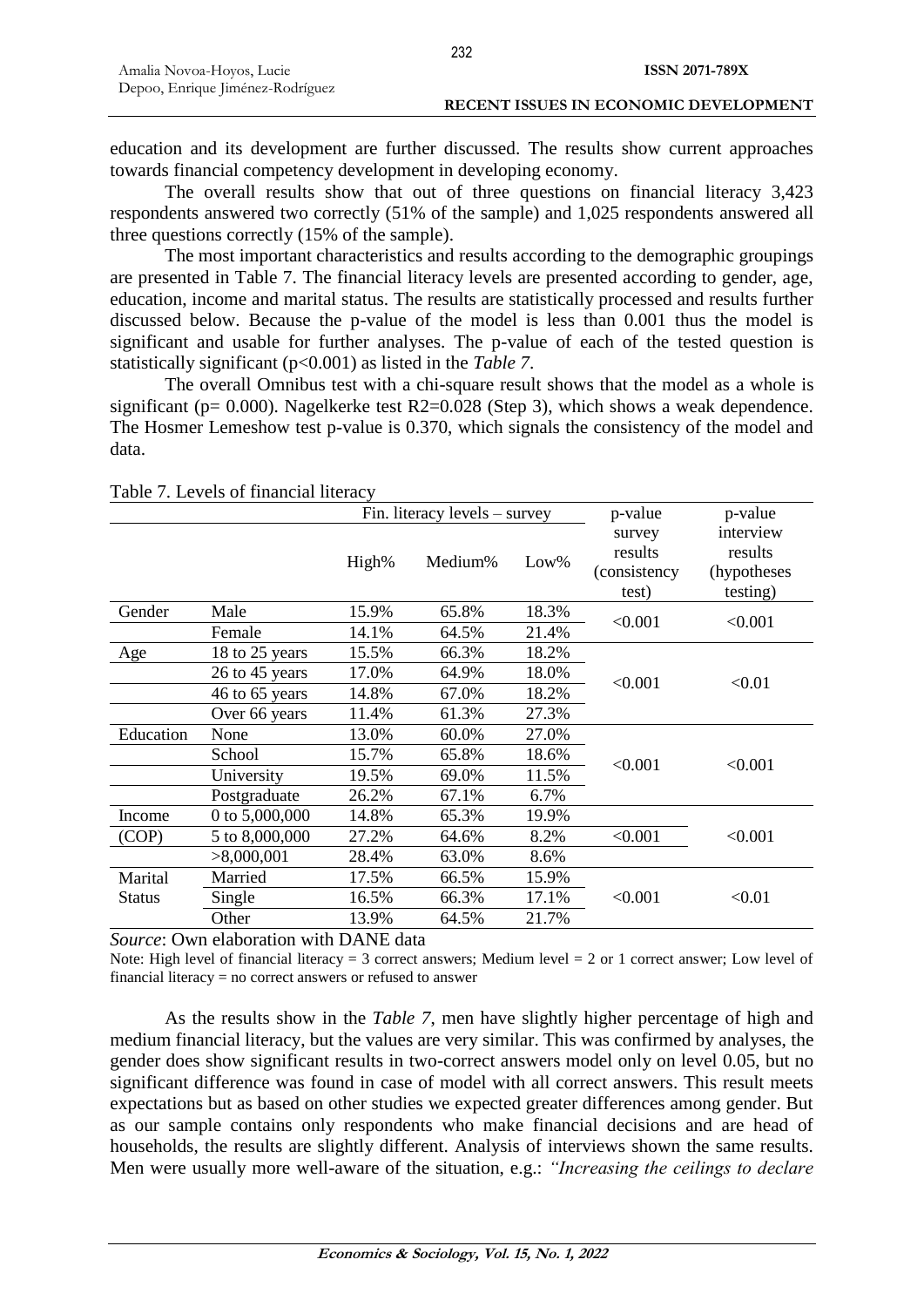*income, placing taxes on more items of the family and other services makes the middle class, which has been hit hard by the pandemic, the most affected. The SME Entrepreneur and the employee are greatly affected, not only in their companies but also in their homes, and the effect may be to continue reducing their ability to save and worsening their quality of life.*" On the other hand, some women were not so sure, even though holding university degree: "*No, I only know that the tax reform was going to expand the population that would pay income taxes and the new products and services that would have new or more taxes*."

Regarding age groups, the highest financial literacy can be found in the mid-age group. The lowest literacy and threatened group is among elderly people over 66 years. Similarly, the financial literacy and awareness is rising together with education. The higher the degree an individual obtain, the better financial literacy is observed. The same result was found within the income levels. The higher salary means also higher awareness in financial decision-making. In case of marital status, married individuals performed the best in the test. Accordingly, qualitative analysis of interviews confirmed these results. Mid-age group and people with higher education or higher salary provided correct, comprehensive and more complex answers. I.e. description of phenomena by mid age group is characterized by: "*The reforms seek to lower current inequality. However, precisely the argument of those who oppose them is that they do not completely solve the issue of inequality. Currently, the Gini before and after taxes does not*  vary much so these are not having the effect of leveling the playing field for the entire *population. Regarding pensions, the current system leaves out the poorest and subsidizes those with the highest income. For these reasons, reforms can help if it is understood that despite having shortcomings, they represent an improvement compared to the status quo."* E.g. answers provided by respondents over 66 years were typically: "*Lack of equity in people's salaries*."

To evaluate the results of regression analysis, two regression models were conducted (see resultant tables attached and Methods for details on models). Both models were compared to find differences among financial literacy of respondents. Also, both models are statistically significant (p<0.001). Firstly, the model for two correct answers was created. In this model, it is possible to find significant impact of education (university  $0.734$ ,  $p<0.001$ ) and age (up to 65 years, p<0.05) on financial literacy. In case of two correct answers, also technical education plays a significant role in improvement of financial literacy (0.658; p>0.001). There is slightly better performance in financial test in case of married respondents  $(0.164, p<0.05)$ .

Results of model on higher levels of financial literacy (three correct answers) showed no differences among gender, although married respondents performed slightly better (0.186, p<0.05). Education proved to be essential, as the levels of financial literacy increased with higher level of education (always p<0.001). Further, university and graduate education explains the most the dependent variable (0.641 in university education; 0.890 in case of postgraduate, both p<0.001). Mid-age group (26 to 45 years old) obtained the best results (0.289, p<0.05). Based on both models, education plays a crucial role in financial literacy. To improve level of education of the population is therefore suggested.

Testing the hypotheses, the following results were observed. The output data show that age groups significantly differ (H1a was confirmed). Older age groups over 66 years old and more performed worse in the test (see *Table 1* and confirmed by regression models). The preposition of less knowledge involving people and older adults was confirmed. The highest score in the test was found within the mid-age group, compared to younger and older age groups. There is a significant difference in the financial knowledge and age. The testing revealed that there is no difference between gender in the investigated group (H1b was refused in the case of three correct answers model where slight differences were found in the case of medium financial literacy). Also, higher salary leads to better performance in financial literacy tests and groups with different income statistically significantly differ (H1c was confirmed).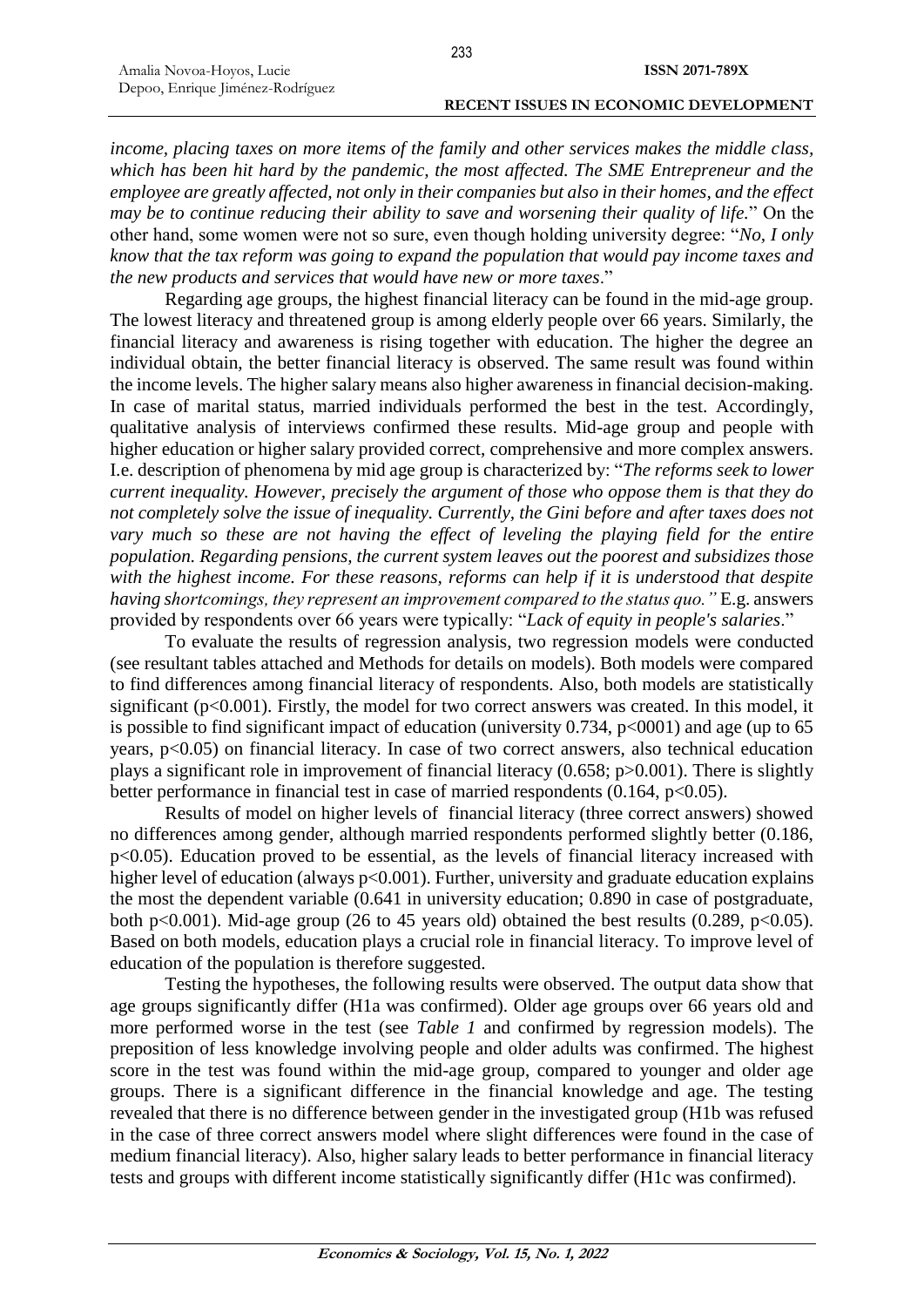Regarding marital status (H1d), married population on average achieved better results in the test shown in *Table 1* compared to the single or other marital status in population. The difference is statistically significant. For divorced people income is an important determinant. On average, married people have higher financial literacy than singles, which also correlated with age.

When evaluating H2, the results show that any education, even general education is better than none. No significant differences were found between lower levels of education. High school graduates are more likely to answer the test correctly compared to those with general education or none. On average, university students perform significantly better than other investigated groups. The university degree makes significant difference in the results on financial knowledge. Moreover, graduate students also achieved better results than undergraduate students and other respondents. Results confirm that  $\beta$  will grow as the person acquires knowledge and increases his/her level of education.

Based on content analysis of qualitative data, overall 72% of respondents shown awareness of the financial impacts of tax and other reforms. People are mostly well informed. The lack of information was shown in half of low educated respondents. Among other groups, respondents were reaching over 50% of knowledge in all questions. Surprisingly, we found that people over 66 years are mostly seeing inequality as the source of protests (during demonstrations).

Through the interviews (see *Table 4*), people were mostly focusing on areas such as changes in income (90 occurrences), inequality (36 occurrences), increase (of taxes, prices, inflation) mentioned by 62 respondents, impact on lower class (above all other classes) mentioned by 37 respondents, role of the government was mentioned by 26 respondents, impact on families by 19 respondents and necessary changes or impacts on economy was discussed by 45 respondents. The results are pointing at the most related areas in the eyes of respondents from Bogotá. Their financial literacy was proven also in practice when searching the theme of tax (and other) reform.

### **4. Discussion**

In this study, the influence of variables such as educational level and age is evidenced as determining factors of the level of financial knowledge. Singh and Raj (2015) observed the same findings, with their study that included demographic variables such as gender, income, age, education and their attitude towards finances. Floyd (2015) reached a similar conclusion with a study comparing the student population. Both studies concluded that that age and educational level are significant variables that explain the degree of financial knowledge.

Since economic growth is dependent on the wealth and financial literacy of households and represents the foundation stone of the whole society, the financial literacy possibilities represent the most important factor and predictor of the development of the depths in the searched economy.

According to our findings, there were statistically significant differences in gender in the model of two correct answers. Men have higher probability to select two correct answers. The model with three correct answers did not show this difference. On the other hand, results by Fornero and Monticone (2011) and Lusardi and Mitchell (2007) and other studies mostly confirm the gender gap. The difference in this study is that we analyzed only heads of households who make financial decisions. Furthermore, the difference is getting lower with university education and disappears in case of graduate and postgraduate level of education. It is possible to affirm that education is the greatest determinant of literacy which was confirmed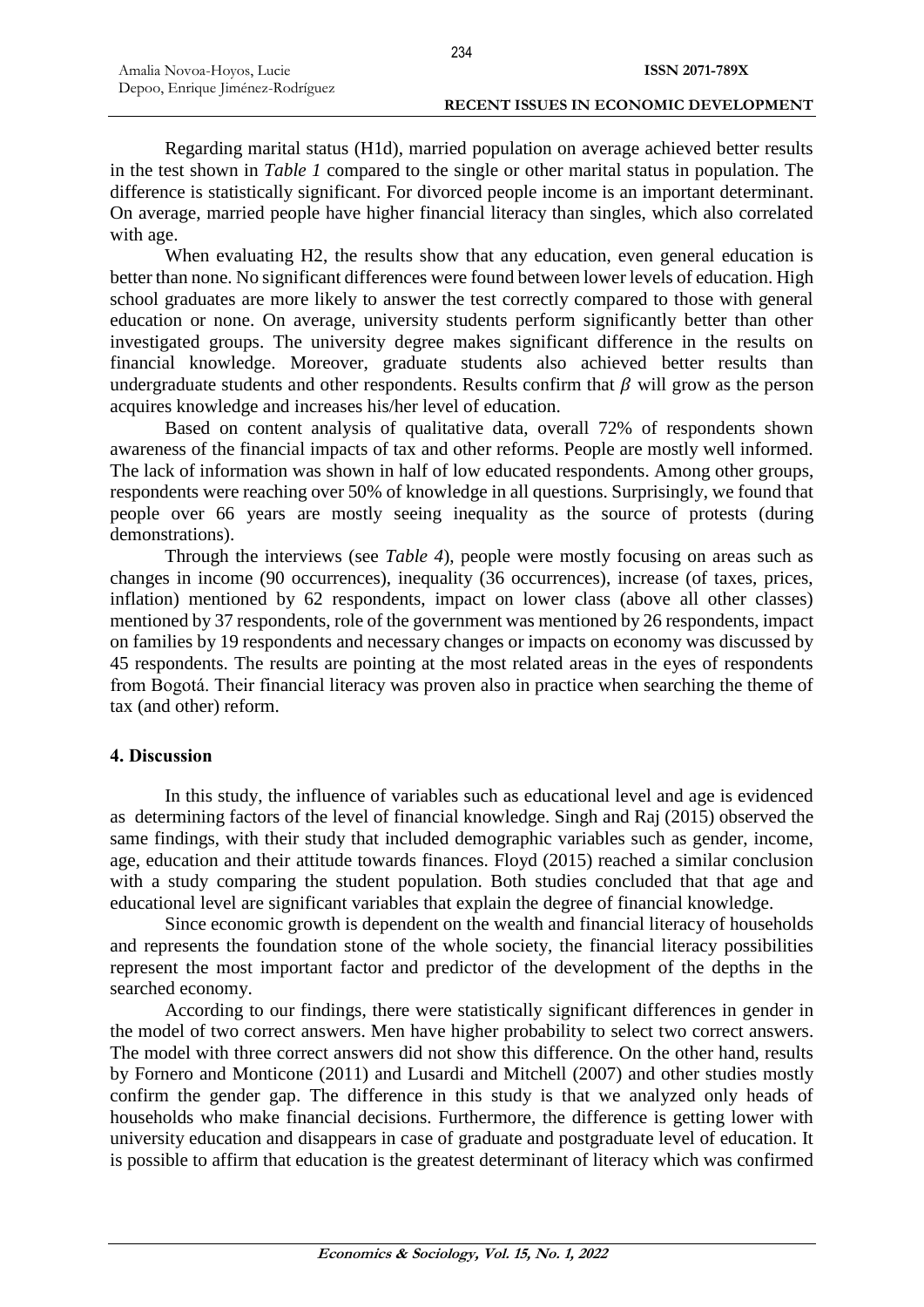also by field research conducted to map financial awareness in practice interviewing people in the middle of demonstrations against the proposed reforms.

Greater knowledge of financial management and financial products were found in the mid-age group, which is also confirmed by Brown and Graf (2013). At the family level, one of the studies indicated that spouses in households acquire financial knowledge and are nourished by tools for the better management of resources over time (Hsu, 2011). This was confirmed also in this paper. Similarly, Kadoya and Khan (2019) state that spousal's education is positively related to financial literacy, suggesting that better educated spouses help their counterparts to achieve greater financial knowledge.

The results also showed that women increase their financial literacy after they go through some unusual situation, such as a separation or death of a spouse, which is in line with results by Hsu (2011). Regarding education level, we found significant dependence between level of education and financial literacy. The literacy and ability to manage finances is better with higher level of education. Each level of education significantly differs from the lower level in the ability to answer the questions on interest rates, inflation and risk. On average, university students perform better than other groups in this test with results consistent with (Atkinson and Messy, 2012, Fornero and Monticone, 2011 and Lusardi *et al.,* 2013). These results are supported by the CAF report, which also shows a positive relationship between financial literacy and the educational level of individuals (CAF, 2014).

# **Conclusion**

This study investigates financial literacy and factors affecting financial decisions of households in Bogotá, Colombia. The results confirm that financial literacy differs significantly among age groups. In particular, elderly population is less familiar with the concepts of financial management and financial decision-making. The proposition of less knowledge within young people and older adults was confirmed, but results show that younger educated individuals (students and those with technical education) have significantly higher knowledge than the elderly  $(66+)$ .

Most importantly, these results depict the real lives of people in Bogotá. Based on results of interviews conducted in reaction on financial and social reforms in Colombia in 2020-2021, it was found the financial knowledge significantly impacting people's awareness of decisions through crisis. The level of education was proven as the crucial factor. The mid-age group, especially men are able to process and be well aware of the situation and gain relevant information the best.

The hypotheses were evaluated as follows: There is a significant difference in the financial knowledge of people of different age (H1a was confirmed, as there are differences between mid-age group, who rated higher in financial knowledge among younger and especially older age groups). On the other hand, there seems not to be significant differences among gender (H1b was confirmed but although there are some differences, those are not statistically significant in model with all correct answers); this may be because of rising number of single (or divorced/widowed) women who needs to have financial knowledge and be able to make decisions. Furthermore, higher income leads to better performance on financial literacy tests (H1c was confirmed). Marital status significantly affects level of financial literacy (H1d confirmed, but results show only low impact of marital status on financial literacy). In addition, the level of education significantly affects the financial knowledge and management, as expected based on other studies (H2 was confirmed). The level of education is the highest predictor of correct financial decisions among all other variables.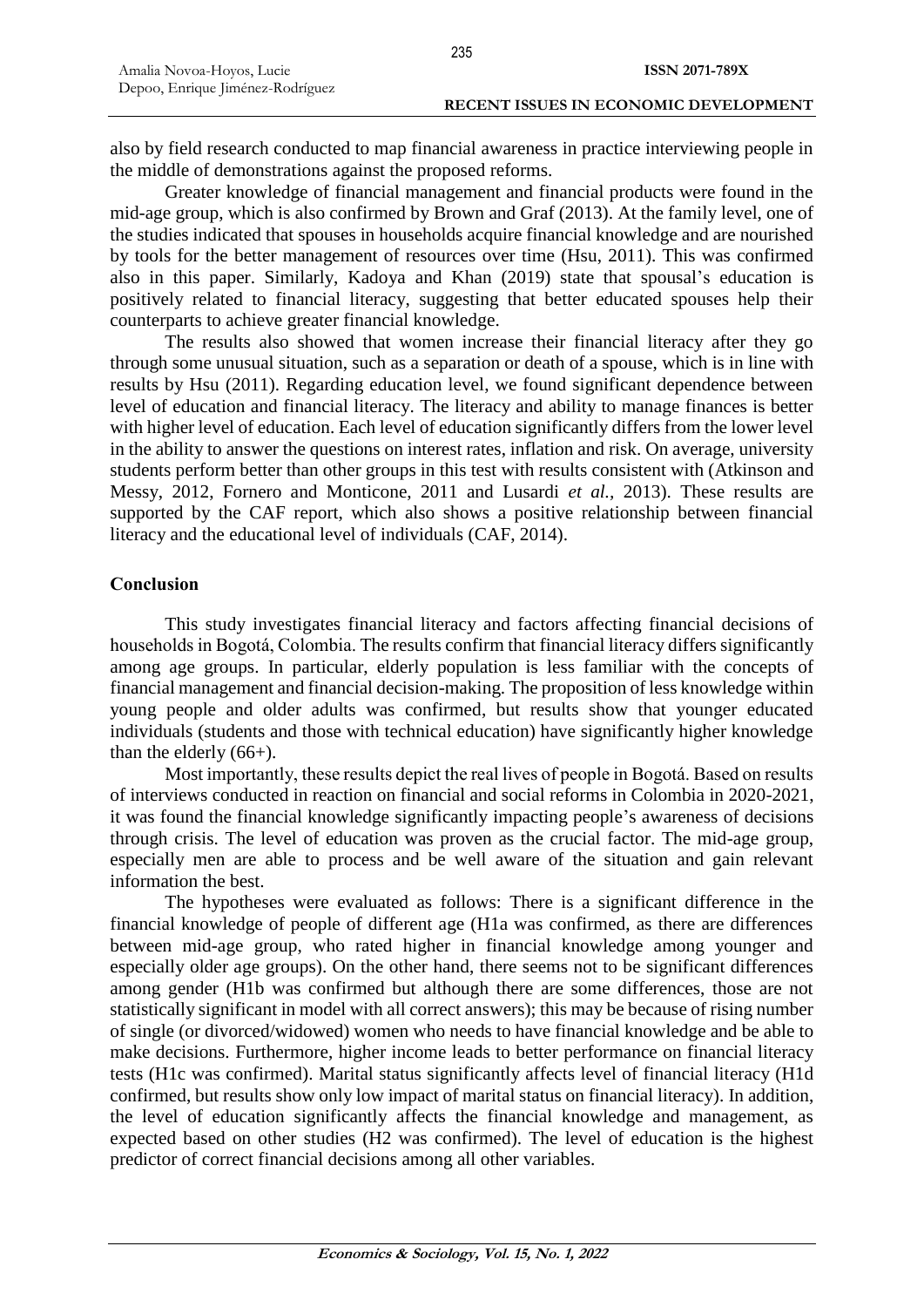Based on the results of this study, it is possible to recommend the support of financial education at all levels. Especially university education, which shows significant differences among results and leads to high financial literacy. Also, life-experience plays an important role and people who have to live on their own also need to raise the level of their financial knowledge. It is related also to current trend of smaller households run by people with higher or university education who are aware of their expenses, investments and finances in general.

A limitation of this study is a narrow focus on households in one city. However, the results are representative and presented as a case study supported by qualitative research, and these findings may help other researches in an increasingly discussed area, especially due to the economic impacts on households and financial reforms in Latin America. Furthermore, this article provides an insight into the importance of financial education, its monitoring and implementation of continuous improvement based on feedback loop. This study is bringing important insight into Latin America financial literacy as there are lack of studies focusing on those emerging economies in South America.

Promising avenues for further research are areas measuring the impact of financial education on economic performance. Additionally, revealed factors may be surveyed separately to validate their impact on quality of teaching-learning process in educational institutions and further differences in approaches to learning process.

### **Acknowledgement**

We express our gratitude to the AUIP – Asociación Universitaria Iberoamericana de Postgrado, Universidad EAN and Universidad Pablo de Olavide for supporting this research.

### **References**

- Agnew, J. R., Bateman, H., & Thorp., S. (2013). Financial Literacy and Retirement Planning in Australia. *Numeracy*, 1-25. doi: http://dx.doi.org/10.5038/1936-4660.6.2.7
- Alcaldía de Bogotá. (2018). Análisis demográfico y proyecciones poblacionales de Bogotá. Obtenido de

http://www.sdp.gov.co/sites/default/files/demografia\_proyecciones\_2017\_0.pdf

- Alessie, R., Rooij, V., & Lusardi, A. (2011). Alfabetización financiera y planificación de la jubilación en el Netherlands. *Journal of Economic Psychology*, 593-608.
- Almenberg, J., & Säve-Söderbergh, J. (2011). Financial Literacy and Retirement Planning in Sweden. *Netspar*, 1-29.
- Arrondel, L., Debbich, M., & Savignac, F. (2013). Financial literacy and financial planning in France. *Banque de France*, 1-23.
- Atkinson, A. and F. Messy (2012), "Measuring Financial Literacy: Results of the OECD/International Network on Financial Education (INFE) Pilot Study", *Documentos de trabajo de la OCDE sobre finanzas, seguros y pensiones privadas* , n.º 15, OCDE Editorial, París, https://doi.org/10.1787/5k9csfs90fr4-en.
- Ayhan, B. (2019). Constituting financialized subjectivities: cultural political economy of financial literacy in Turkey. *Turkish Studies*, 680-707. doi: 10.1080/14683849.2018.1520103
- Bahovec, V., Barbić, D., & Palić, I. (2015). Testing the effects of financial literacy on debt behavior of financial consumers using multivariate analysis methods. *Croatian Operational Research Review*, 361-371.
- Banco de España. (2016). Encuesta de Competencias Financieras.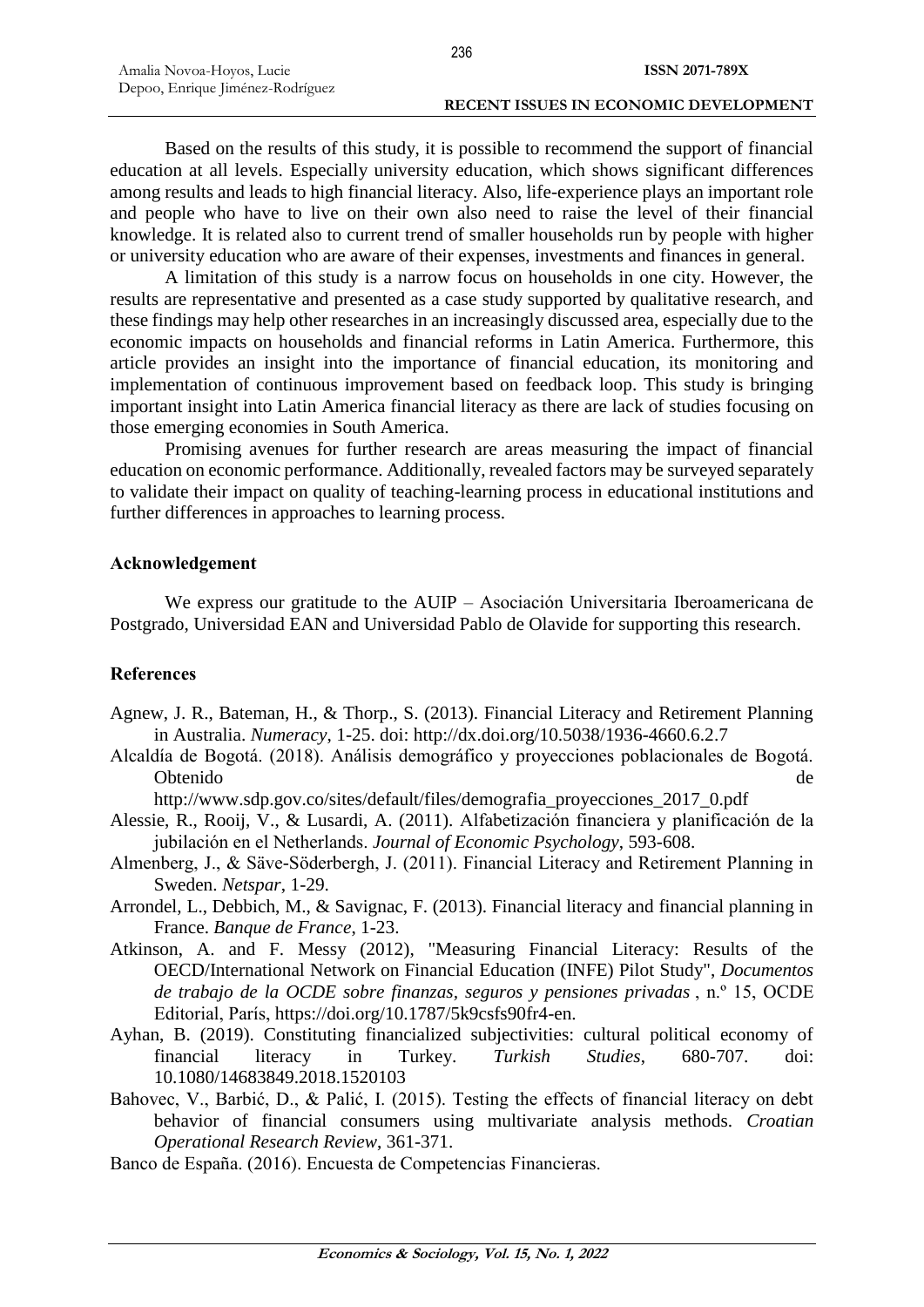- Bannier, C., & Shwarz, M. (2018). Gender and education related effects of financial literacy and confidence on financial wealth. . *Journal of Economic Psychology*, 66-86.
- Barbic, D., Palic, I., & Bahovec, V. (2016). Logistic Regression analysis of financial literacy implications. *Croatian Operational Research Review*.
- Beckman, E. (2013). Financial Literacy and Household Savings in Rumanio. *Numeracy, 6*(2), 1-22.
- Belás, J., Nguyen, A., Smrčka, L., Kolembus, J., & Cipovová, E. (2016). Financial Literacy of Secondary School Students. Case Study from the Czech Republic and Slovakia. *Economics and Sociology*, 9(4), 191-206. doi:DOI: 10.14254/2071- 789X.2016/9-4/1
- Bogotá Como Vamos. (2019). *Bogotá Como Vamos*. Obtenido de https://bogotacomovamos.org/datos/
- Brown, M., & Graf, R. (2013). Financial Literacy, Household Investment and Household Debt: Evidence from Switzerland. *Swiss Institute Of Banking And Finance (S/BF – HSG) Working Paper*, 1-31.
- Bucher-Koenen, T., & Lusardi, A. (2011). Financial literacy and retirement planning in Germany. *Nber Working Paper Series*, 1-26.
- CAF. (2014). *Encuesta de Medición de Capacidades Financieras en los Países Andinos.*
- Chen, J., Jiang, J., & Liu, Y. J. (2018). Financial literacy and Gender Difference in Loan Performance. . *Journal of empirical finance, 48*, 307-320.
- Crossan, D., Feslier, D., & Humard, R. (2011). Financial literacy and Retirement Planning in New Zealand. *Netspar*, 1-24.
- Cull, M., & Whitton, D. (2011). University Students' Financial Literacy Levels: Obstacles and Aids. *Economic and Labor Relation Review*.
- DANE. (2015). COLOMBIA Gran Encuesta Integrada de Hogares. Bogotá: Departamento Administrativo Nacional de Estadistica.
- DANE. (2017). Encuesta de Carga Financiera y Educación Financiera de los Hogares. Bogotá: Departamento Administrativo Nacional de Estadistica.
- DANE. (5 de 11 de 2018). *Estratificación Socioeconómica DANE*. Obtenido de http://www.dane.gov.co/index.php/69-espanol/geoestadistica/estratificacion/468 estratificacion-socioeconomica
- Dewi, V. I., Febrian, E., Effendi, N., Anwar, M., & Nidar, S. R. (2020). Financial literacy and its variables: The evidence from Indonesia. . *Economics and Sociology, 13*((3)), 133-154. doi:10.14254/2071-789X.2020/13-3/9
- Disman, M. (2018). *How to develop social research. .* Prague: Karolinum.
- Farias, P. (2019). Determinants of knowledge of personal loans. *Journal of Bussines Research*, 212-219.
- Floyd, E. (2015). "Measuring Financial Literacy: A comparative study across two collegiate groups". Honors Theses. 314.
- Fornero, E., & Monticone, C. (2011). Financial literacy and pension plan participation in Italy. *Netspar*, 1-31.
- Gathergood, J. (2012). Self-control, financial literacy and consumer over-indebtedness. *Journal of Economic Psychology, 33*, 590-602.
- Hodges, N. (2011). Qualitative Research: A Discussion of Frequently Articulated Qualms (FAQs). *Family & consumer sciences, Vol. 40*((1)), 90-92. doi:https://doiorg.ezproxy.lib.cas.cz/10.1111/j.1552-3934.2011.02091.x
- Hsu, J. (2011). Aging and Strategic Learning: The Impact of Spousal Incentives on Financial Literacy. . Obtenido de https://www.federalreserve.gov/Pubs/Feds/2011/201153/201153pap.pdf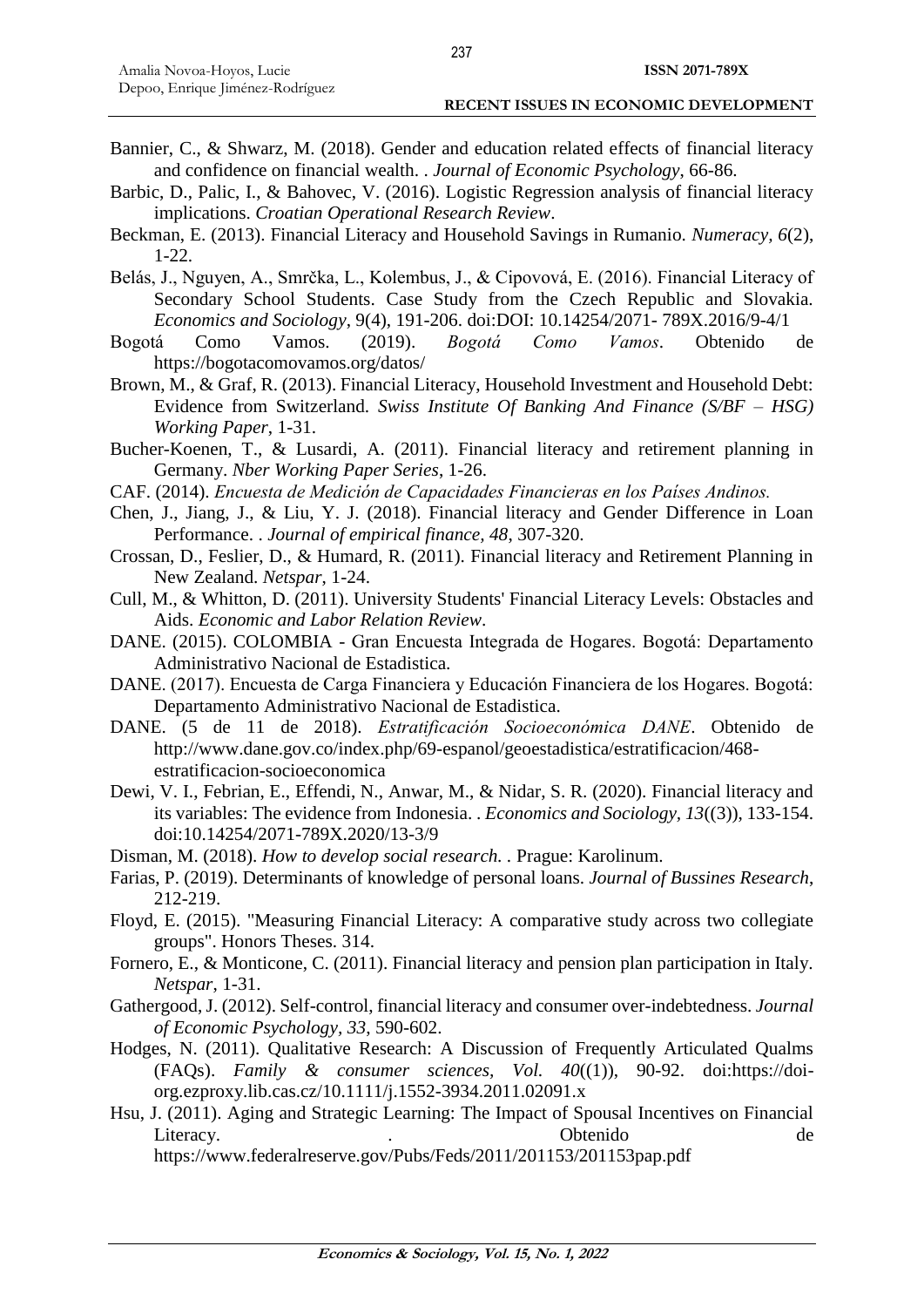- Hung, A., Yoong, J., & Brown, E. (2012). Empowering Women Through Financial Awareness and Education.
- Ivy, A., Standiford, K., & Mizell, J. (2020). Financial planning for colorectal surgeons. *Seminars in Colon and Rectal Surgery, 31*(1).
- Kadoya, Y., & Khan, M. (2019). What determines financial literacy in Japan? *Journal of Pension, Economic and Finance*.
- Karakurum, K., Kokizil, M., & Uysal, G. (2018). Financial Literacy in Development Countries. . *Social Indicators Research*, 325-353. doi:https://doi.org/10.1007/s11205-018-1952-x
- Kefela, G. (2011). Implications of financial literacy in developing countries. *African Journal of Business Management*, 3699-3705. doi: 10.5897/AJBM09.297
- Klapper, L., & Panos, G. (2011). Financial Literacy and Retirement Planning: The Russian Case. *CER Working Paper Series*, 1-36.
- Klapper, L., Lusardi, A., & Panos, G. (2013). Financial Literacy and its consequences: Evidence from Russia during the financial crisis. *Journal of Banking and Finance*, vol. 37, número 10, 3904-3923.
- Lea, S., Webley, P., & Walker, C. (1995). Psychological factors in consumer debt: Money Management, Economic Socialization and Credit Use. *Journal of Economic Psychology*, Vol 16 n 4.
- Lozano, R. (. (2008). *Fundamentos de Tributación.* Bogotá: Ediciones Uniandina.
- Lusardi, A., & Mitchell, O. (2007). Financial Literacy and Retirement Preparedness: Evidence and Implications for Financial Education. *Business Economics*, 42(1), 35-44. doi:10.2145/20070104
- Lusardi, A., & Mitchell, O. (2014). The Economic Importance of finance literacy: Theory and Evidence. *Journal of Economic Literature*, 5-44. doi:http://dx.doi.org/10.1257/jel.52.1.5
- Lusardi, A., & Tufano, B. (2009). Debt Literacy, financial experiences and overindebtedness. *NBER Working Papers Series*, 1-44.
- Ministerio de Hacienda y Crédito Público. (2021). Obtenido de https://www.minhacienda.gov.co/webcenter/portal/Minhacienda
- O'Connor, G. E. (2019). Exploring the Interplay of Cognitive Style and Demographics in Consumers' Financial Knowledge . *The Journal of Consumer Affairs*, 382-423.
- Oliver-Márquez, F. J., Rueda, A., & Fortes, I. (2021). Measuring financial knowledge: a macroeconomic perspective. . *International Economics and Economic Policy.*
- Poynter, R. e. (2012). *The Handbook of Online and Social Media Research: Tools and Techniques for Market Researchers.* (ISBN 9780470710401 ed.). Hoboken, NJ: John Wiley & Sons.
- Razen, M., Huber, J.,Hueber, L., Kirchler, M., & Stefan, M. (2020). Financial literacy, economic preferences, and adolescents' field behavior. *Finance Research Letters*, 1-6
- Roa, M. J., Garrón, I., & Barboza, J. (2019). Financial Decisions and Financial Capabilities in the Andean Region. *The Journal of Consumer Affairs*, 296-323.
- Sekita, S. (2011). Financial literacy and retirement planning in Japan. *Institute of social and economic research*, 1-34.
- Sevim, N., Temizel, F., & Ozlem, S. (2012). The effects of financial literacy on the borrowing behaviour of Turkish financial consumers. *International Journal of Consumer Studies*, 573-579.
- Singh, T., & Raj, N. (2015). Financial literacy in Nepal: A survey analysis from college students. *NRB Economic Review*.
- Totenhagen, C., Wilmarth, M., Serido, J., Curran, M., & Soyeon, S. (2019). Pathways from Financial Knowledge to Relationship Satisfaction: The roles of financial behaviors,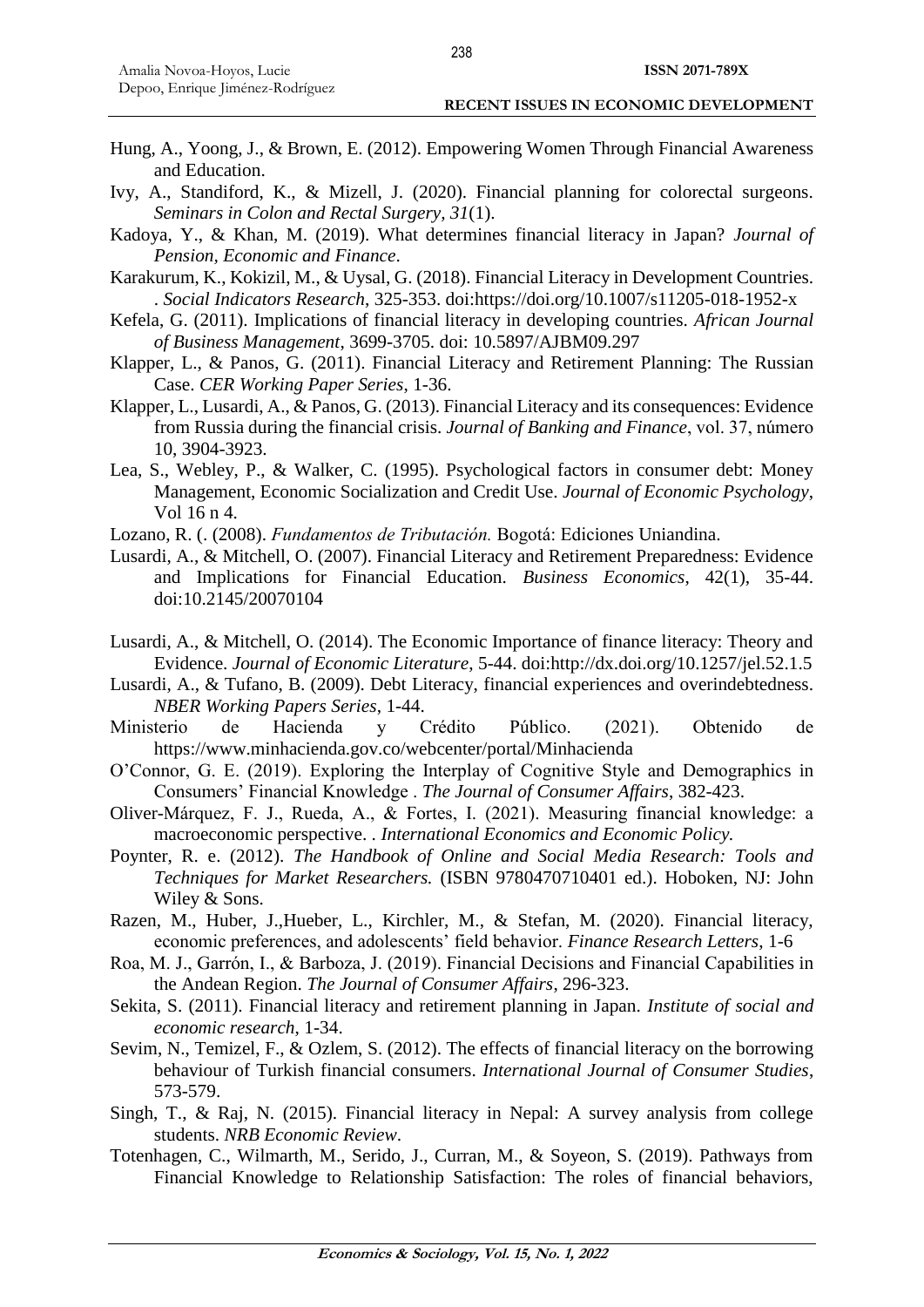perceived shared financial values with romantic partner, and debt. . *Journal of Family and Economic*, 423-437.

- Van Ooijem, R., & Van Rooij, M. (2016). Mortgage Risk, debt literacy and financial advice. *Journal of Banking and Finance*, 1,17. doi:http://dx.doi.org/10.1016/j.jbankfin.2016.05.001
- Young, L. (2014). Insight for Writing a Qualitative Research Paper. *Family & consumer sciences., Vol. 43*(1), 94-97. doi:https://doi-org.ezproxy.lib.cas.cz/10.1111/fcsr.12084